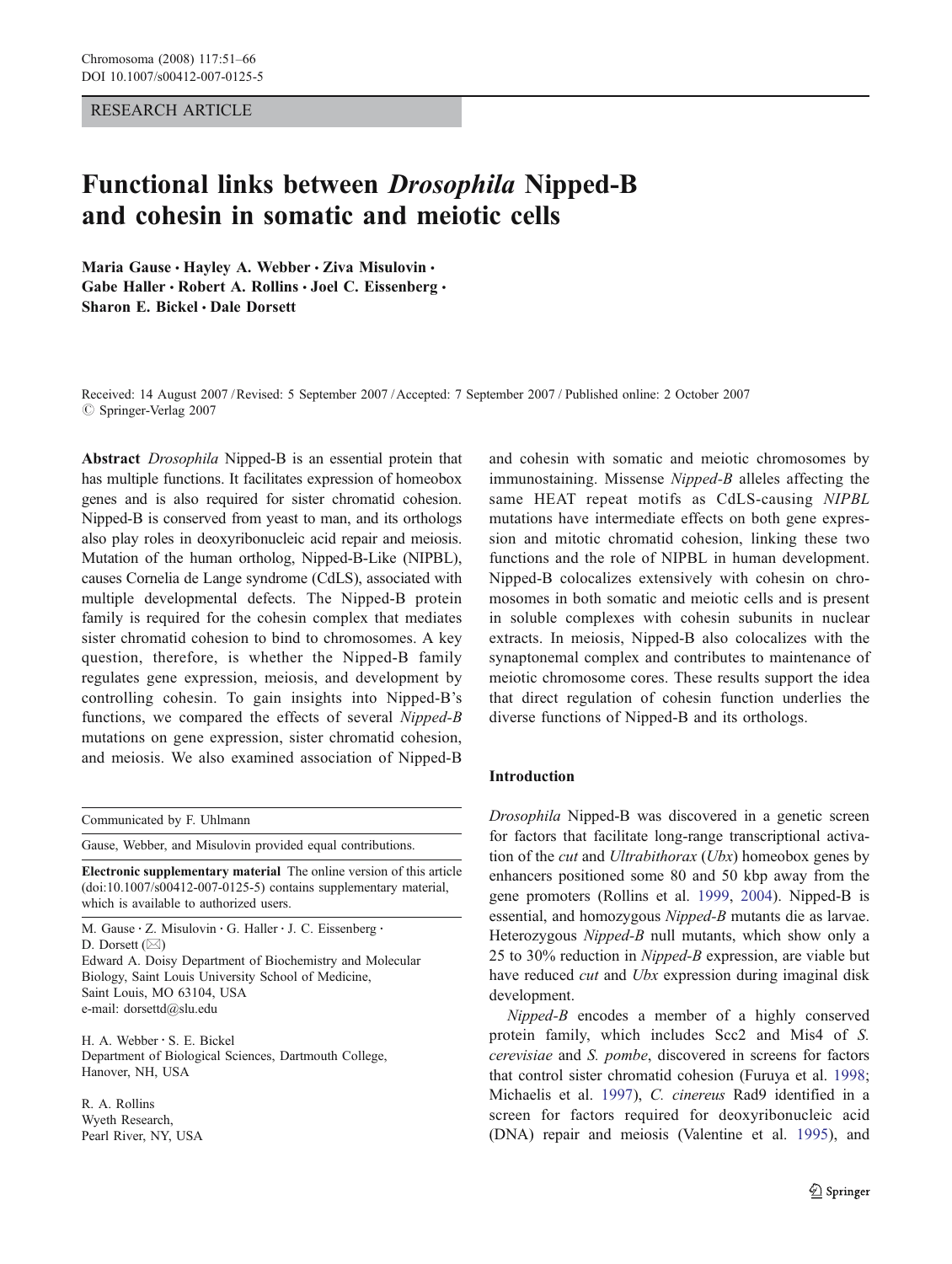human Nipped-B-Like (NIPBL/delangin), mutated in Cornelia de Lange syndrome (CdLS; Krantz et al. [2004;](#page-14-0) Tonkin et al. [2004](#page-15-0)). Nipped-B family proteins contain seven HEAT repeats implicated in protein–protein interactions (Neuwald and Hirano [2000\)](#page-15-0), and NIPBL missense mutations in all seven cause CdLS (Gillis et al. [2004](#page-14-0); Miyake et al. [2005](#page-14-0); Deardorff and Krantz, personal communication).

Homozygous Drosophila Nipped-B mutants display defects in sister chromatid cohesion before they die, and depletion of vertebrate Nipped-B homologs in vitro or in cultured cells cause cohesion defects, showing that all are functional orthologs of Scc2 and Mis4 (Gillespie and Hirano [2004;](#page-14-0) Rollins et al. [2004;](#page-15-0) Seitan et al. [2006](#page-15-0); Takahashi et al. [2004](#page-15-0); Watrin et al. [2006\)](#page-15-0). Scc2 interacts with the Scc4 protein, which is also required for sister chromatid cohesion (Ciosk et al. [2000](#page-14-0)). Weakly conserved Scc4 homologs in S. pombe, C. elegans, Drosophila, and vertebrates interact with Nipped-B and its orthologs and function in sister chromatid cohesion and development (Bernard et al. [2006](#page-13-0); Seitan et al. [2006](#page-15-0); Watrin et al. [2006](#page-15-0)).

The Nipped-B family is required for the cohesin protein complex that mediates sister chromatid cohesion to bind to chromosomes, which explains their role in cohesion (Arumugam et al. [2003;](#page-13-0) Ciosk et al. [2000](#page-14-0); Gillespie and Hirano [2004](#page-14-0); Seitan et al. [2006](#page-15-0); Takahashi et al. [2004](#page-15-0); Tomonaga et al. [2000](#page-15-0); Watrin et al. [2006](#page-15-0)). Cohesin consists of a heterodimer of the Smc1 and Smc3 structural maintenance of chromosome proteins, and two other proteins, the  $\alpha$ -kleisin Rad21 (Mcd1/Scc1) and Stromalin (SA/Scc3; reviewed in Hirano [2006](#page-14-0); Nasmyth and Haering [2005\)](#page-15-0). The Rad21 termini interact with the head domains of Smc1 and Smc3, forming a ring-like structure. Many organisms contain meiosis-specific forms of some cohesin subunits, including Rec8 (Rad21 homolog) in yeast, C. elegans, and mammals and Smc1β and Stag3 (SA homolog) in mammals (reviewed in Revenkova and Jessberger [2006\)](#page-15-0). The situation regarding meiosis-specific cohesin subunits is less clear in Drosophila, which lacks an obvious Rec8 homolog.

Cohesin is required but not sufficient for sister chromatid cohesion. Its ring-like structure is the basis of the current cohesion models, in which cohesin encircles two sister chromatids or cohesin rings bound to two sisters interlock with each other (Hirano [2006;](#page-14-0) Huang et al. [2005;](#page-14-0) Losada [2007](#page-14-0); Nasmyth and Haering [2005](#page-15-0)). In some cases, a cohesin ring that encircles one sister may interact with proteins bound to the other sister to establish cohesion (Chang et al. [2005\)](#page-14-0). During interphase, cohesin binds numerous sites along chromosome arms and more densely to pericentric heterochromatin, where it is critical for cohesion at metaphase.

Like the Nipped-B family, cohesin also has roles besides sister chromatid cohesion in meiosis, DNA repair, gene expression, and human development (reviewed in Dorsett [2007](#page-14-0); Nasmyth and Haering [2005;](#page-15-0) Hagstrom and Meyer [2003](#page-14-0); Hirano [2006](#page-14-0); Revenkova and Jessberger [2006](#page-15-0)). Thus, a central question is whether regulation of cohesin also explains the functions of the Nipped-B family proteins in gene expression and meiosis. In this paper, we determine the effects of several Nipped-B mutations on gene expression, sister chromatid cohesion, and meiosis and the localization of Nipped-B and cohesin on somatic and meiotic chromosomes. Combined, the findings link Nipped-B's diverse roles to the regulation of cohesin activity.

# Materials and methods

#### Sequencing Nipped-B alleles

Total ribonucleic acid (RNA) was isolated from wild-type and homozygous Nipped-B mutant second instar larvae using Trizol (Invitrogen) and reverse transcribed using SuperScript III (Invitrogen) and random hexamer primers. Overlapping segments of Nipped-B complementary DNAs (cDNAs) approximately 800 bp in length were amplified by polymerase chain reaction (PCR) and sequenced directly using the amplification primers (Retrogen). Sequence assembly and mutation analysis was performed using CodonCode Aligner software (CodonCode). For the Nterminal region, which showed significant alternative splicing, the PCR products were cloned into plasmid vectors, and several were sequenced. Primer sequences are available upon request.

# Nipped-B, Pds5, and Rad21 antibodies

A  $His<sub>6</sub>$ -Nipped-B protein fusion containing Nipped-B residues 1 to 409 (GenBank AF114160) was expressed in E. coli using the pMCSG-7 vector (Stols et al. [2002\)](#page-15-0) and purified under denaturing conditions. Insoluble purified protein was washed and suspended in phosphate-buffered saline (PBS) and used to immunize a guinea pig and a rabbit (Pocono Rabbit Farm and Laboratory, Canadensis, PA). A His<sub>6</sub>-Pds5 protein containing Pds5 residues encoded by exons 6, 7, and 8 of the Pds5 (CG17509) messenger RNA (mRNA) was prepared in the same manner and used to immunize a rabbit, and a  $His<sub>6</sub>$ -Rad21 fusion containing Rad21 residues 1–350 was used to immunize both a rabbit and a guinea pig.

Antibody specificities were confirmed by immunostaining and Western blots. In Western blots of cultured cell extracts, both Rad21 antisera recognized the same protein slightly larger than the predicted size for Rad21 as previously reported (Vass et al. [2003](#page-15-0)). The Rad21 protein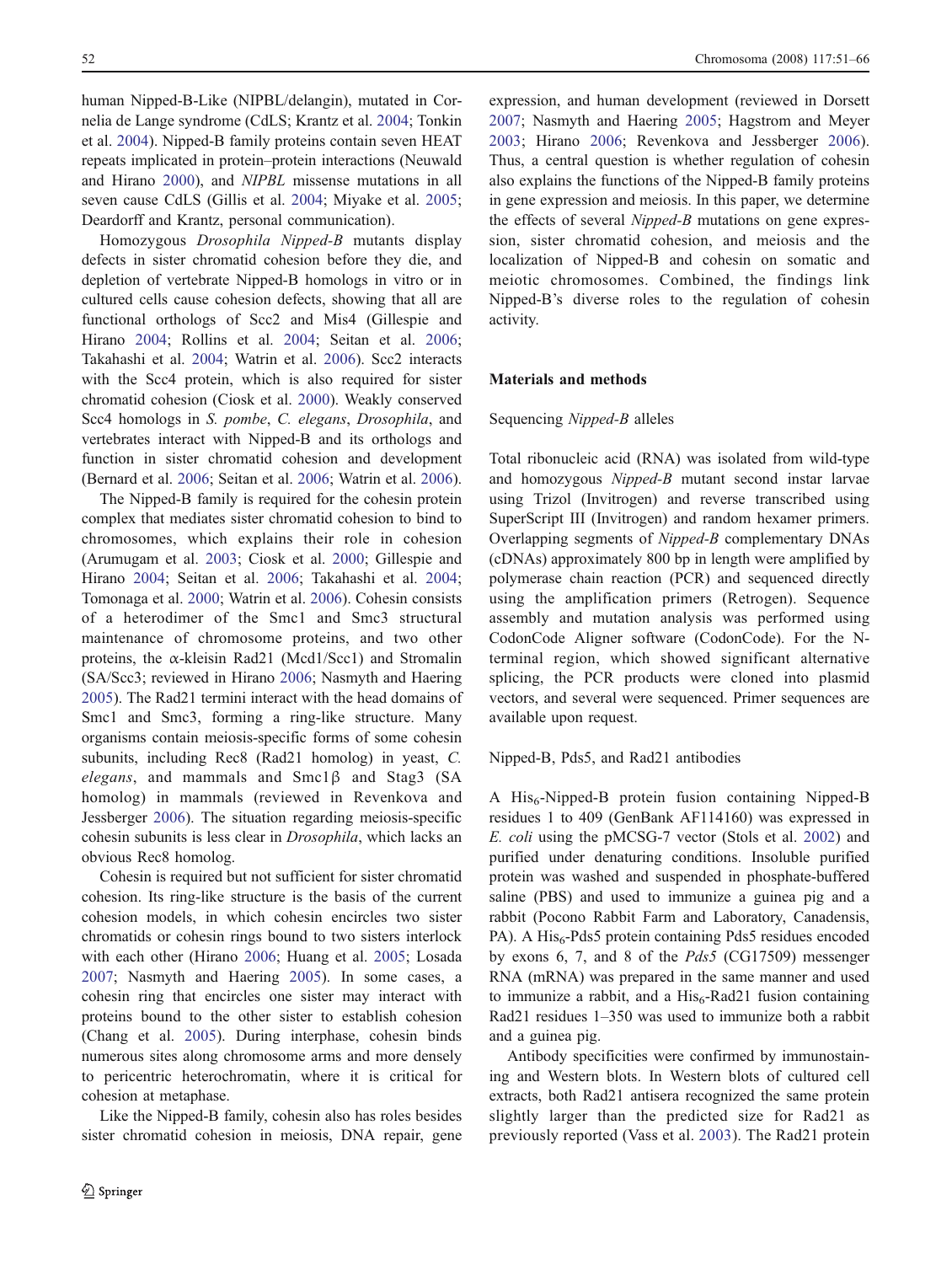<span id="page-2-0"></span>was coprecipitated by SA, Smc1, and Nipped-B antisera (see "[Results](#page-3-0)") and was reduced in Rad21 RNA interference (RNAi)-treated cells. In some extracts, two major Rad21 bands were observed. All preimmune sera showed only low-level background immunostaining, and the Nipped-B, Pds5, and Rad21 antisera show staining that colocalizes with SA and Smc1 on polytene chromosomes (see "[Results](#page-3-0)"). Homozygous  $pds5^{e3}$  mutants live to the third instar, and the maternal mRNA is virtually absent by the second instar stage (Dorsett et al. [2005\)](#page-14-0). The salivary gland chromosomes from homozygous  $pds5^{e3}$ null mutants show staining for cohesin (Dorsett et al. [2005\)](#page-14-0), but as expected, they show only background staining with the Pds5 antisera. By Western blots of whole-cell and nuclear extracts of cultured cells, wholecell extracts of imaginal disks, adult ovaries, and embryos, the guinea pig Nipped-B antibody recognizes one major band close to the expected size (237 kDa) that is reduced in levels in embryos from heterozygous mutant mothers and cultured cells treated with anti-Nipped-B RNAi (Supplementary Fig. 1). The rabbit Nipped-B antisera precipitates all Nipped-B from nuclear extracts, as shown by guinea pig Nipped-B antibody Western blots of the precipitates and loss of the Nipped-B protein in the postimmunoprecipitation supernatant (Supplementary Fig. 1).

# Western blots

Samples were separated by sodium dodecyl sulfate– polyacrylamide gel electrophoresis (SDS-PAGE) using 6% gels and electroblotted to Immobilon membrane (Millipore). Nipped-B was detected using a 1:2,000 dilution of the guinea pig Nipped-B antiserum, followed by 1:7,500 dilution of donkey horse radish peroxidase-anti-guinea pig secondary antibody (Jackson Laboratories). Similar primary antibody dilutions of 1:2,000 to 1:5,000 were used for SA, Smc1, Rad21, and Pds5. The SA and Smc1 antisera have been described previously (Dorsett et al. [2005](#page-14-0)). Proteins were detected by chemiluminescence (Western Lightening, Perkin Elmer) and autoradiography. For embryo Western blots, 100 0- to 7-h-old embryos were crushed in 20 μl of PBS (pH 7.0) containing 0.2% Nonidet P40 (NP-40), 0.5 mM dithiothreitol (DTT), and protease inhibitors (1 mM benzamidine, 1 μg per ml pepstatin A, 1 μg per ml antipain, 0.5 mM phenymethylsulfonyl fluoride [PMSF]). Seven microliters of 4× SDS-PAGE loading dye was added to each sample, and the mixture was heated at 100°C for 10 min. Extracts of ovaries and imaginal disks were made using the same buffer. Whole-cell extracts of cultured cells were made using radioimmunoprecipitation assay (RIPA) buffer, and nuclear extracts were made as described below.



| Allele          | nt change<br>$(cn bw - b cdna)$ | Coding change<br>$(cn bw - b protein)$ |
|-----------------|---------------------------------|----------------------------------------|
| NC <sub>6</sub> | G2487T                          | Gly770stop                             |
| NC7             | T 5566A                         | Leu1796stop                            |
| NC23            | A2388T                          | Lys737stop                             |
| <b>NC39</b>     | T4705A                          | Ile1509Asn                             |
| <b>NC41</b>     | C1674T                          | Gln499stop                             |
| <b>NC59</b>     | T5302A                          | Leu1708stop                            |
| <b>NC71</b>     | T3727A                          | Val1183Glu                             |
| <b>NC77</b>     | $\Delta$ 3154 * - 3270          | duplication 3144-3152                  |
|                 | *+TATGCTAGA                     | generates stop and a                   |
|                 |                                 | new donor splice site                  |
| <b>NC78</b>     | A3823G                          | Asp1215Gly                             |
|                 |                                 |                                        |

Fig. 1 Nipped-B mutations and predicted mutant proteins. The diagrams at the top indicate the predicted protein products of the sequenced Nipped-B mutant alleles, and the table at the bottom gives the changes in nucleotide sequence from the parental wild-type cn bw sequence and the associated change in protein coding. Orange boxes show the positions of the HEAT repeats

Effects of Nipped-B mutations on  $ct^{K}$  and  $su(Hw)^{e^2}$   $bx^{34e}$ mutant phenotypes

Males with wild-type or balanced mutant alleles of *Nipped-B* were crossed to  $ct^K$  females at 25 and 27<sup>o</sup>C, and the wing margin nicks in the male progeny heterozygous for the Nipped-B allele being tested were quantified as previously described (Gause et al. [2001;](#page-14-0) Rollins et al. [2004\)](#page-15-0).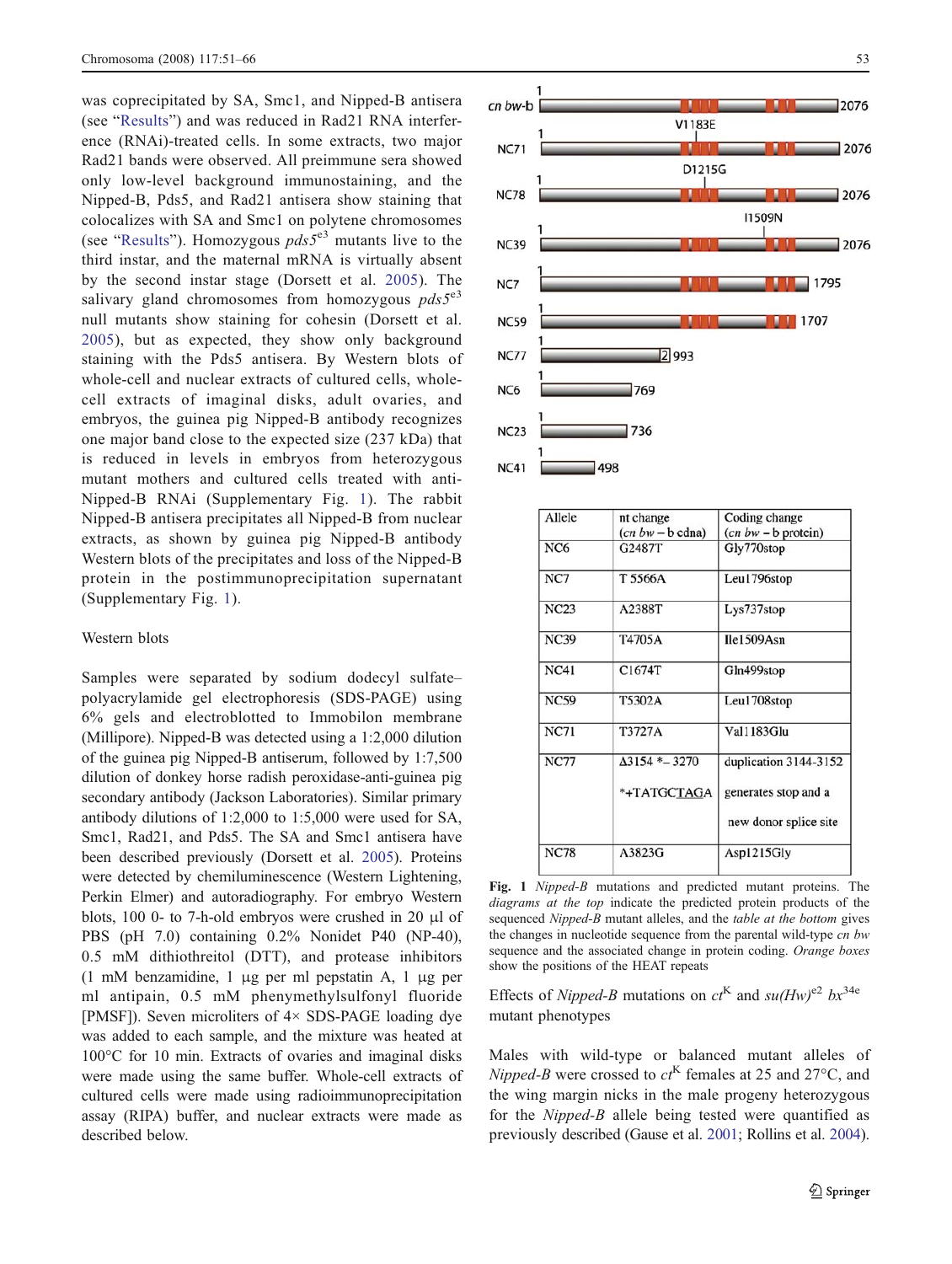<span id="page-3-0"></span>Nipped-B<sup>\*</sup>/+; su(Hw)<sup>e2</sup> bx<sup>34e</sup> flies were generated by crosses, and the bithorax phenotypes were quantified as previously described (Morcillo et al. [1996\)](#page-14-0). Bonferroni–Dunn post-hoc analysis of variance tests were performed on phenotype data using Statview software (SAS Institute).

# Neuroblast squashes

Precocious sister chromatid separation was scored in second instar larval neuroblasts from Oregon R wild-type and various Nipped-B mutants heteroallelic with Nipped- $B^{02047}$ using colchicine and hypotonic treatments as previously described (Rollins et al. [2004\)](#page-15-0). Data from the mutant groups were compared to each other and Oregon R wildtype using Fisher's exact test (Fisher [1922](#page-14-0); [http://www.](http://www.matforsk.no/ola/fisher.htm) [matforsk.no/ola/fisher.htm\)](http://www.matforsk.no/ola/fisher.htm).

#### Immunostaining

Salivary gland polytene chromosomes were prepared and immunostained as previously described (Dorsett et al. [2005\)](#page-14-0) using a 1:100 or 1:200 dilution of primary antiserum and a 1:200 dilution of secondary antibodies that do not show cross-species reactivity (Jackson Laboratories). The SA and Smc1 antisera used for staining polytene chromosomes were described previously (Dorsett et al. [2005](#page-14-0)).

Intact ovaries whole-mount preparations were fixed and stained as described previously (Webber et al. [2004\)](#page-15-0). Zstacks were collected and deconvolved using the Improvision Volocity software. Meiotic chromosome spreads were prepared and immunostained as described previously (Khetani and Bickel [2007\)](#page-14-0). For all experiments with meiotic cells, a mixture of guinea pig affinity-purified antibodies raised against Smc1 and Smc3 peptides (Khetani and Bickel [2007\)](#page-14-0) was utilized to visualize cohesin.

# Meiotic chromosome segregation

 $Nipped-B^{407}/CyO$  or  $Nipped-B^{10E}/+$  females were crossed to attached  $X^{\wedge}Y$ ,  $v f B$  males and scored for  $Bar^+$  female and Bar male exceptional progeny. Transmission of the J21A minichromosome was measured as previously described (Murphy and Karpen [1995;](#page-14-0) Dobie et al. [2001\)](#page-14-0).  $X^{\wedge}Y$ ;  $ry^{506}$ males were crossed to Nipped-B\*/+;  $ry^{506}$ ; J21A,  $ry^{+}$ females, and the transmission frequency was calculated by dividing the number of  $ry^+$  female progeny by the total number of female progeny.

Immunoprecipitation of cohesin and Nipped-B from the nuclear extract

Nuclear extract was prepared from 100 ml of Kc cells grown to a density of approximately  $5 \times 10^6$  cells per ml. Cells were collected by centrifugation at  $300 \times g$  for 5 min at 4°C, suspended in 15 ml of phosphate buffered saline (PBS, pH 7.0), and collected by centrifugation at  $300 \times g$  for 5 min at 4°C. The washed cells were suspended in 15 ml ice-cold hypotonic buffer (10 mM hydroxyethyl piperazineethanesulfonic acid (HEPES)–KOH pH 7.9, 50 mM KCl, 1.5 mM DTT, 1 mM benzamidine, 1 μg per ml pepstatin A, 1 μg per ml antipain, 0.5 mM PMSF) and collected by centrifugation at  $300 \times g$  for 5 min at 4°C. The cell pellet was suspended in 5 vol of hypotonic buffer, incubated on ice for 10 min, and homogenized with 30 strokes in a ground glass homogenizer. Nuclei were collected by centrifugation at  $2,000 \times g$  for 5 min at 4°C. The nuclei were suspended in 5 vol of hypotonic buffer and collected by centrifugation at  $2,000 \times g$  for 5 min at 4°C. The nuclei were suspended in 2 vol of DNaseI digestion buffer (50 mM HEPES–KOH pH 7.9, 100 mM KCl, 2.5 mM MgCl<sub>2</sub>, 1 mM MnCl<sub>2</sub>, 1 mM DTT, 0.2% [v/v] NP-40, 1 mM benzamidine, 1 μg per ml pepstatin A, 1 μg per ml antipain, 0.5 mM PMSF) and incubated on ice for 2 min. The suspended nuclei were treated with 20 μg of DNaseI (Sigma D-08876, 10 Kunitz units) at 25°C for 15 min. Insoluble material was removed by centrifugation at  $100,000 \times g$  for 60 min at 4°C, and after adjusting to  $10\%$  (v/v) glycerol, the supernatant was flash frozen in dry ice-ethanol and stored at −80°C.

For immunoprecipitation, 200 μg of nuclear extract was precleared by incubation with 20 μl of protein-A agarose beads (prewashed in DNaseI digestion buffer) for 1 h at 4°C, and beads were removed by centrifugation. The precleared extract was incubated with 10 μl of the indicated preimmune or immune serum and incubated for 4 hr at 4°C with gentle mixing. Immune complexes were collected by incubating with 20 μl of prewashed protein A-agarose beads for 1 h at 4°C and then collecting the beads by centrifugation for 15 s in an Eppendorf centrifuge. The beads were washed five times with 0.5 ml of DNaseI digestion buffer containing 0.4% NP-40 and then twice with DNaseI digestion buffer. The beads were boiled in SDS-PAGE dye for 5 min, and the samples were separated by SDS-PAGE in  $6\%$  gels. Western blots were prepared and probed for cohesin subunits, Nipped-B, and Pds5 as described above.

## Results

# Identification of Nipped-B mutations

We reasoned that if some of Nipped-B's functions do not involve cohesin, then it might be possible to find Nipped-B separation-of-function mutations. For example, a mutation could cause recessive cohesion defects but not have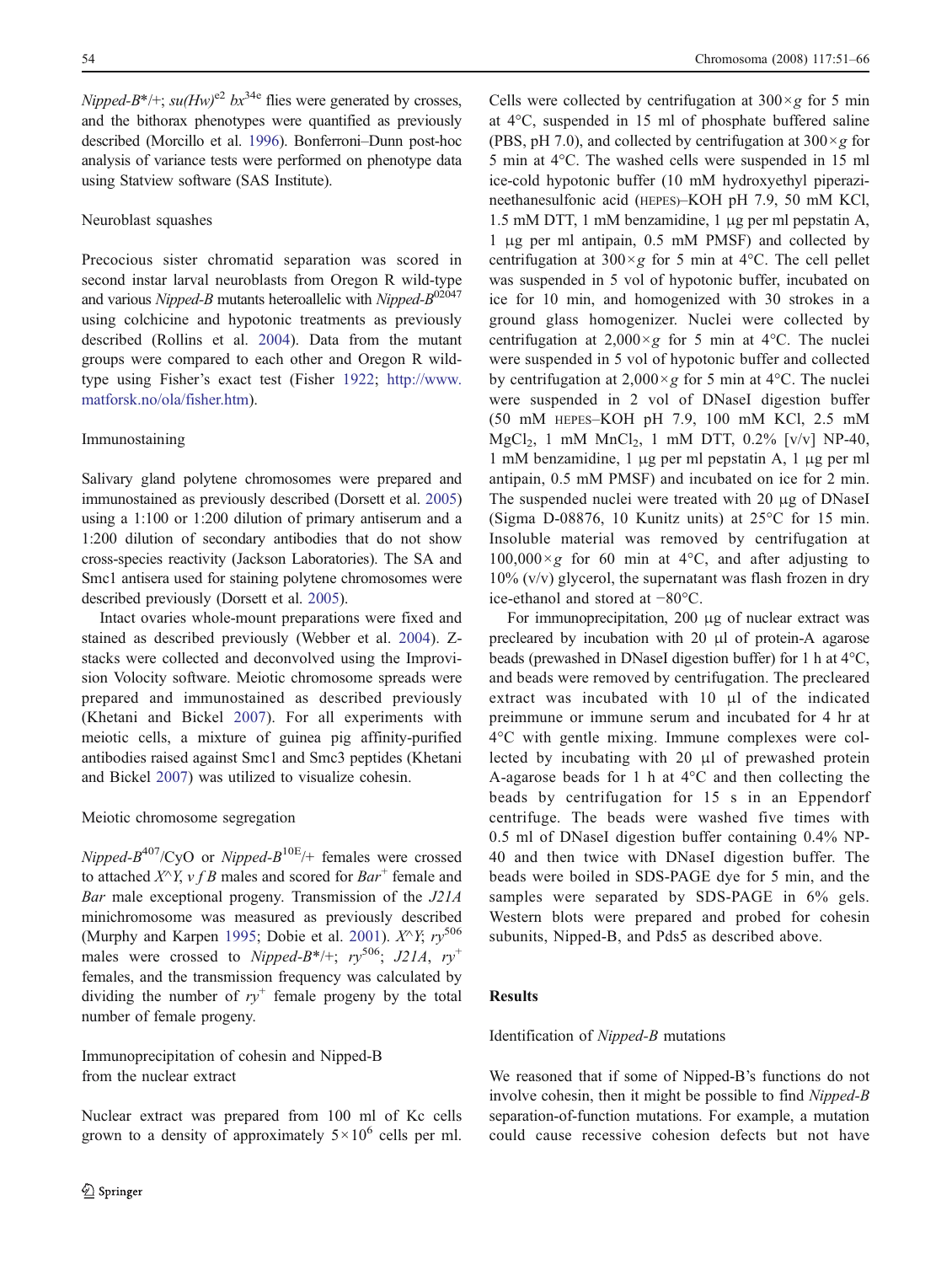dominant effects on gene expression. To investigate this possibility, we characterized several Nipped-B mutations that were induced in an isogenic cn bw chromosome by ethylmethane sulfonate (EMS) mutagenesis (Myster et al. [2004\)](#page-15-0). To identify the mutations and distinguish them from polymorphisms, we sequenced Nipped-B transcripts from an isogenic cn bw stock kept in our laboratory, several EMS-induced mutant alleles, and compared them to the previously reported Nipped-B cDNA sequence (Rollins et al. [1999](#page-15-0)).

The sequences revealed substantial amino acid coding variation in wild-type Nipped-B alleles, including differences in the number of residues (Supplementary Fig. 2). In addition to the wild-type polymorphisms, we found significant alternative splicing at the N terminus, some of which alters the encoded protein (Supplementary Figs. 3 and 4).

We also identified sequence changes unique to each of nine EMS-induced Nipped-B mutant alleles (Fig. [1](#page-2-0)). Three are missense mutations (Nipped- $B$ <sup>NC39</sup>, Nipped- $B$ <sup>NC71</sup>;  $Nipped-B<sup>NC78</sup>$ , two of which (NC71, NC78) occur in HEAT repeats. Each missense mutation affects a residue conserved in human NIPBL, and all are close to conserved residues altered by CdLS-causing missense NIPBL mutations (Fig. 2; Gillis et al. [2004](#page-14-0); Miyake et al. [2005](#page-14-0); Schoumans et al. [2007](#page-15-0)). Two other *Nipped-B* mutations,  $Nipped-B<sup>NC7</sup>$  and  $Nipped-B<sup>NC59</sup>$ , truncate the encoded protein in the C-terminal region after the HEAT repeats, and four, Nipped- $B$ <sup>NC6</sup>, Nipped- $B$ <sup>NC23</sup>, Nipped- $B$ <sup>NC41</sup>, and Nipped- $B<sup>NC77</sup>$ , truncate the protein in the N-terminal region before the HEAT repeats. All the mutations are singlenucleotide changes, except  $Nipped-B<sup>NC77</sup>$ , which is a short duplication that creates a stop codon and a new splice donor site. All the mutations affect residues encoded by all splicing variants and thus are unlikely to produce any wild-type Nipped-B isoforms.

All the EMS-induced mutations, including the three missense alleles, are recessive lethal at the second to third instar molt, the same as null alleles (Rollins et al. [1999\)](#page-15-0). We

tried to detect the truncated proteins by Western blot using antibodies generated against the N-terminal region of the protein in early embryos, which show the highest levels of Nipped-B protein because of maternal loading (Rollins et al. [1999\)](#page-15-0). Only very minor amounts of Nipped-B protein migrating at the predicted smaller sizes, which could potentially be the truncated proteins, were detected in embryos from Nipped- $B<sup>NC7</sup>/+$  and Nipped- $B<sup>NC59</sup>/+$  mothers (Supplementary Fig. 1). The full-length maternal protein is reduced in level, and we deduce, therefore, that the truncated forms of the protein are unstable. Because the truncation alleles are virtually equivalent to null alleles, it cannot be determined if the C-terminal residues are critical for specific Nipped-B functions.

Dominant effects of Nipped-B mutations on cut and Ultrabithorax phenotypes

To determine if any of the EMS-induced mutations separate the gene expression and cohesion functions of Nipped-B, we measured their effects on cut and Ubx phenotypes and on sister chromatid cohesion. Nipped-B loss-of-function alleles generated by  $\gamma$ -rays, including Nipped-B<sup>407</sup>, Nipped-B<sup>292.1</sup>, and  $T(2,3)Nipped-B^{359.1}$ , dominantly enhance the mutant phenotypes of some cut gene alleles and reduce expression of a wild-type cut gene (Rollins et al. [1999,](#page-15-0) [2004](#page-15-0)). Similarly, Nipped-B loss-of-function alleles dominantly increase the severity of the  $bx^{34e}$  allele of Ubx when it is partially suppressed by the  $su(Hw)^{e^2}$  mutation (Rollins et al. [1999](#page-15-0)). Homozygous Nipped-B mutations and heteroallelic combinations with the Nipped- $B^{02047}$  P insertion allele cause sister chromatid cohesion defects before death (Rollins et al. [2004](#page-15-0)).

To measure effects of the EMS-induced Nipped-B mutations on cut expression, we used the wing-nicking phenotype caused by the  $ct^{K}$  mutation. The  $ct^{K}$  allele is an insertion of a gypsy transposon that has fewer potential Su(Hw) insulator protein-binding sites. It causes partial loss of the adult wing margin by partially blocking the remote

Fig. 2 Alignment of Nipped-B missense mutations to CdLScausing NIPBL mutations.  $Nipped-B<sup>NC71</sup>$  and  $Nipped-B<sup>NC78</sup>$ alter conserved residues in HEAT repeats 2 and 3, respectively, and are close to conserved residues altered in NIPBL missense mutants. Nipped- $B$ <sup>NC39</sup> affects a conserved residue between HEAT repeats 4 and 5 that is immediately adjacent to a conserved residue altered by a NIPBL missense mutation

|              | $NC71-E$                                                              |      |
|--------------|-----------------------------------------------------------------------|------|
|              | Nipped-B 1160 DPLVLKRKDMQMGVNQKFLDTAISVREAAVDLVGKFVLSNQDLIDQYYDM 1209 |      |
|              | CdLS-Q-Miyake et al. 2005                                             |      |
| <b>NTPBL</b> | 1803 DPSILARLDMORGVHGRLMDNSTSVREAAVELLGRFVLCRPOLAEQYYDM 1852          |      |
|              | <b>HEAT Repeat 2</b>                                                  |      |
|              |                                                                       |      |
|              | $NC78-G$                                                              |      |
|              | Nipped-B 1210 LSTRILDTGVSVRKRVIKILRDICLEYPDFSKIPEICVKMIRRVHDEEGI      | 1259 |
|              | CdLS-T-Gillis et al. 2004                                             |      |
| NIPBL        | 1853 LIERILDTGISVRKRVIKILRDICIEQPTFPKITEMCVKMIRRVNDEEGI 1902          |      |
|              | HEAT repeat 3<br>HEAT repeat 4                                        |      |
|              |                                                                       |      |
|              | $NC39-N$                                                              |      |
|              | Nipped-B 1482 DVSRSQVIQ-GNNSVDNIYTPSFRRSLFTIGILMRYFDFKSPIALGETND 1530 |      |
|              | CdLS-P-Schoumans et al. 2007                                          |      |
| NIPBL        | 2118 SKLKSOHOEDPNNTSLLTNKPALLRSLFTVGALCRHFDFDLEDFKGNS-- 2165          |      |
|              |                                                                       |      |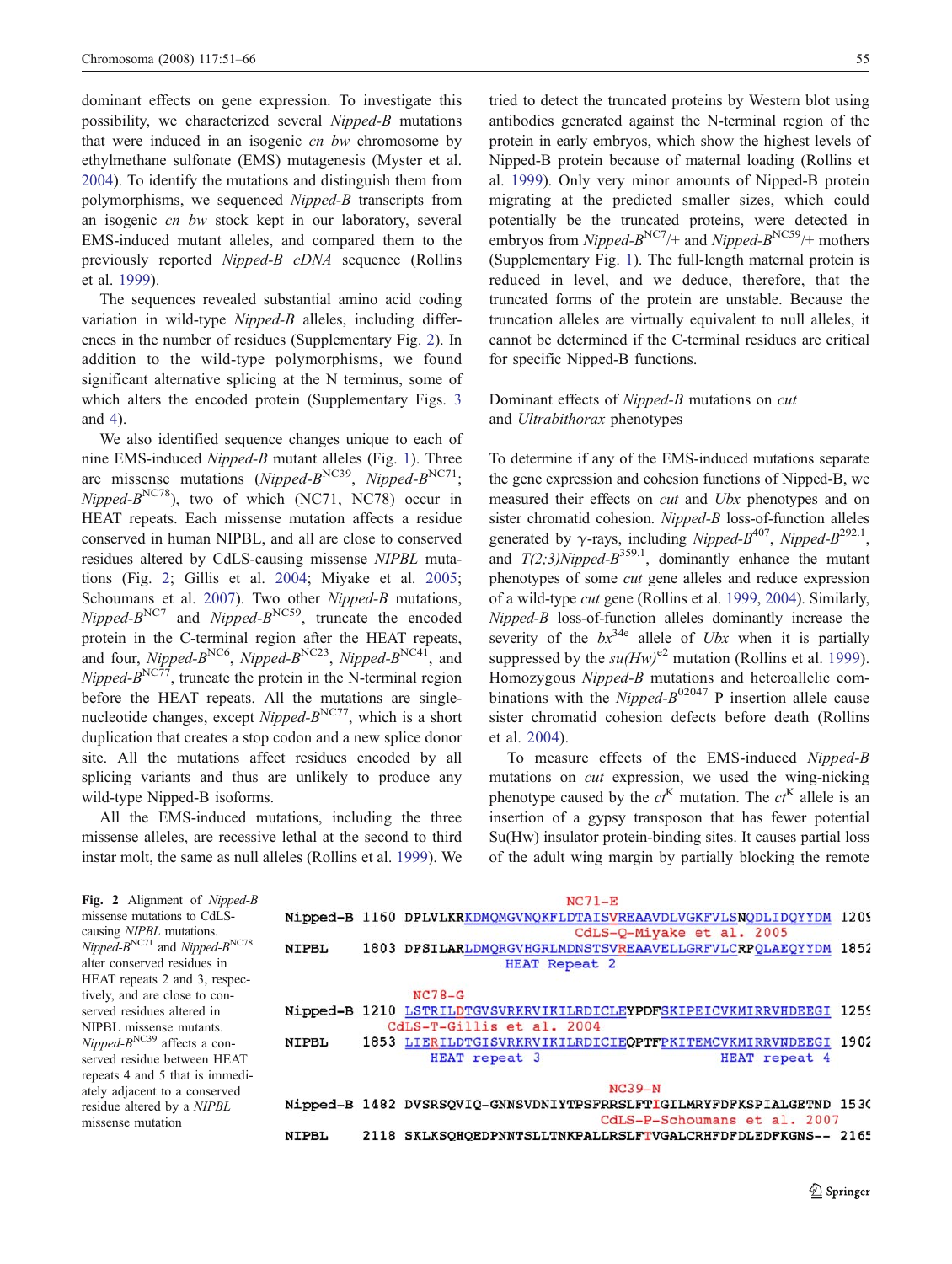wing margin enhancer that drives *cut* expression during wing margin development. Decreases in  $ct^{K}$  expression further reduce the amount of wing margin as quantified by counting the number of nicks or gaps in the bristle row along the adult wing margin (Dorsett et al. [2005](#page-14-0); Gause et al. [2001](#page-14-0); Rollins et al. [2004](#page-15-0)). Null Nipped-B alleles and in vivo Nipped-B RNAi increase the wing nicking displayed by  $ct^{K}$  (Rollins et al. [2004\)](#page-15-0).

All the EMS-induced Nipped-B alleles dominantly increased the  $ct^{K}$  wing nicking (Fig. 3). The two missense mutations affecting HEAT repeats,  $Nipped-B<sup>NC71</sup>$  and Nipped- $B<sup>NC78</sup>$ , exhibited a significantly weaker effect than the other alleles, while the other missense allele,  $Nipped-B<sup>NC39</sup>$ , had effects similar to the truncations. One of the C-terminal truncation alleles,  $Nipped-B<sup>NC59</sup>$ , reproducibly had stronger effects on the  $ct<sup>K</sup>$  phenotype than the others, but we cannot rule out the possibility that there are other mutations on this chromosome that enhance the effect. It is also possible that small amounts of the truncated protein are present during wing margin development, and that this truncated protein might be antimorphic.

All the EMS-induced Nipped-B alleles dominantly enhanced the bithorax phenotype of  $su(Hw)^{e^2}$   $bx^{34e}$ , similar to the effects of null Nipped-B alleles (Rollins et al. [1999](#page-15-0)). Although the *Nipped-B*<sup>NC71</sup> and *Nipped-B*<sup>NC78</sup> missense mutations had the smallest effects, they were only slightly less than those caused by the other mutant alleles, suggesting that Ubx expression is more sensitive to reduced Nipped-B activity than is cut (Fig. 3). When the alleles are broken into three categories, missense, truncations after the HEAT repeats (C region truncations), and truncations before the HEAT repeats (N region truncations), the

missense mutants as a group induce a significantly weaker bithorax phenotype than either of the truncation classes (5.0 vs 5.4 and 5.5). Thus, as with cut, the missense mutants as a class have weaker effects on Ubx expression than do the truncation classes.

Recessive effects of Nipped-B mutations on sister chromatid cohesion

We compared the effects of the *Nipped-B* alleles on sister chromatid cohesion by examining neuroblast metaphase nuclei for precocious sister chromatid separation (PSCS). To avoid effects of other potential recessive mutations, we tested heteroallelic combinations of each allele with the  $Nipped-B^{02047}$  P element insertion (Rollins et al. [1999,](#page-15-0) [2004](#page-15-0)).

Table [1](#page-6-0) shows the number of metaphases examined and the number of examples of PSCS detected for each mutant, and Fig. [4](#page-6-0) shows some examples of the PSCS phenotype. Because the Nipped-B alleles are recessive lethal before the molt to third instar and the mitotic index in the mutants is low, it is difficult to obtain enough metaphases to accurately measure the frequency of PSCS for each individual allele. To make statistical comparisons, therefore, the mutants were categorized into missense, C-terminal region truncation, and N-terminal region truncation classes as described above. All classes increase the frequency of PSCS compared to the wild-type control. The missense alleles, Nipped-B<sup>NC39</sup>, Nipped-B<sup>NC71</sup>, and Nipped-B<sup>NC78</sup>, individually and as a class gave a significantly lower frequency of PSCS  $(\sim30\%)$  than did the truncation classes, which were similar to each other (59 and 62%) and the frequency

**Fig. 3** Effects of *Nipped-B* mutations on  $su(Hw)^{e^2}$   $bx^{34e}$ and  $ct^{K}$  mutant phenotypes. The dominant effects of the indicated Nipped-B alleles on the bithorax phenotype displayed by  $su(Hw)$ <sup>e2</sup> bx<sup>34e</sup> males and the cut wing phenotype displayed by  $ct^{\kappa}$  males were quantified as described in the text. The error bars on the bithorax phenotype data are standard errors. The cut wing phenotype data are presented as box plots with the vertical lines indicating the 10th, 25th, 50th (median), 75th, and 90th percentiles for each genotype. The circles are data points that fall outside the 10th and 90th percentiles. Asterisks indicate phenotypes that differ significantly from the wild-type control (cn bw-a) by the Bonferroni–Dunn post-hoc test

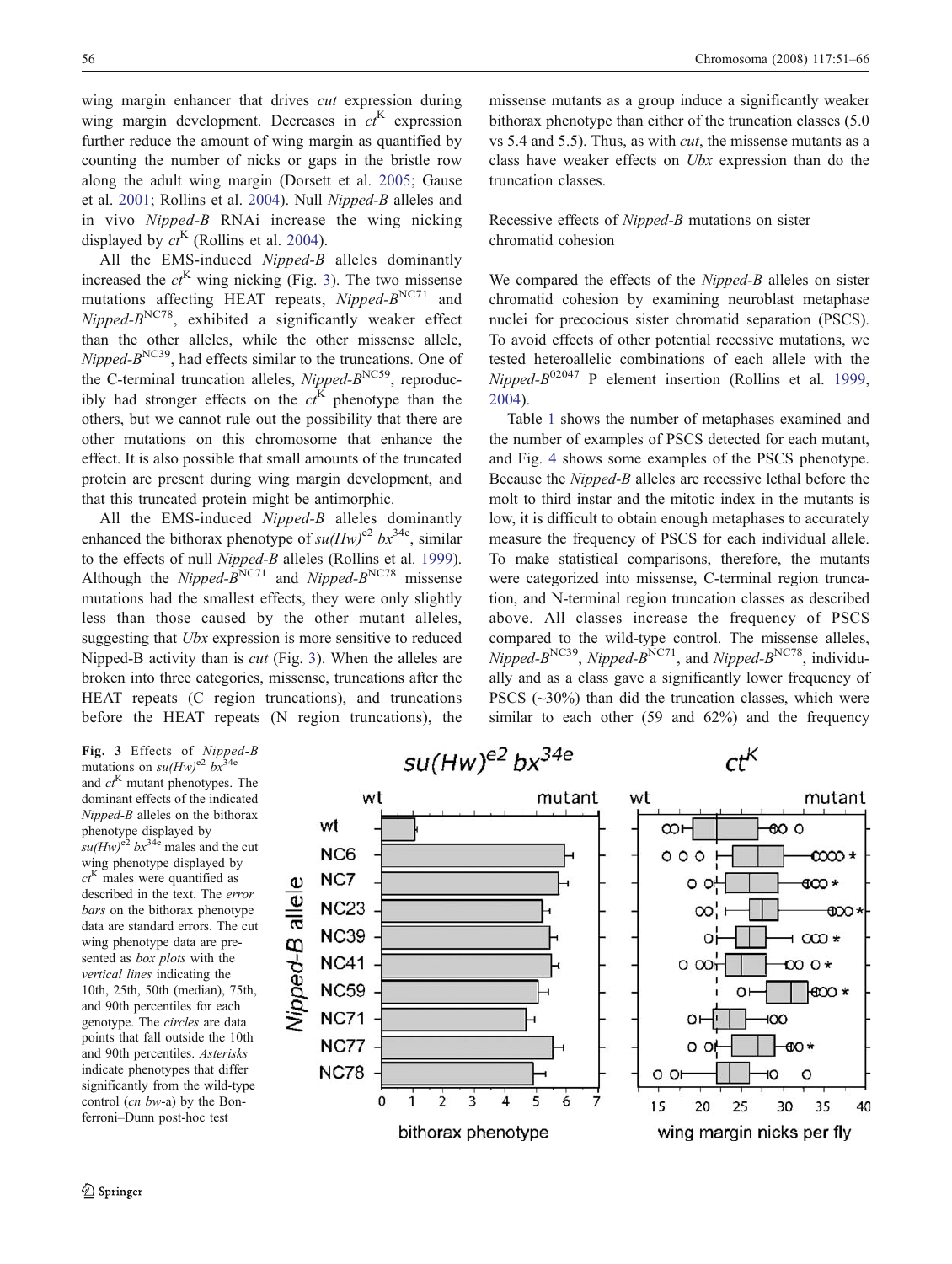<span id="page-6-0"></span>

|  | <b>Table 1</b> Precocious sister chromatid separation in <i>Nipped-B</i> mutants |  |  |  |  |  |  |
|--|----------------------------------------------------------------------------------|--|--|--|--|--|--|
|--|----------------------------------------------------------------------------------|--|--|--|--|--|--|

| Nipped-B allele <sup>a</sup> |    |    |      | Number of metaphases Number of PSCS <sup>b</sup> Frequency of PSCS Fisher exact test $P$ value <sup>c</sup> vs |                                                    |                      |  |
|------------------------------|----|----|------|----------------------------------------------------------------------------------------------------------------|----------------------------------------------------|----------------------|--|
|                              |    |    |      |                                                                                                                | Missense C-region truncations N-region truncations |                      |  |
| Wild type                    |    |    |      |                                                                                                                |                                                    |                      |  |
| Oregon R                     | 30 |    | 0.03 |                                                                                                                | $5.2 \times 10^{-3}$ $1.5 \times 10^{-6}$          | $3.4 \times 10^{-9}$ |  |
| Missense                     |    |    |      |                                                                                                                |                                                    |                      |  |
| NC39                         | 14 | 5  | 0.36 |                                                                                                                |                                                    |                      |  |
| NC71                         | 17 | 4  | 0.24 |                                                                                                                |                                                    |                      |  |
| <b>NC78</b>                  | 12 | 4  | 0.33 |                                                                                                                |                                                    |                      |  |
| Total                        | 43 | 13 | 0.30 |                                                                                                                | $2.5 \times 10^{-2}$                               | $6.5 \times 10^{-4}$ |  |
| C region truncations         |    |    |      |                                                                                                                |                                                    |                      |  |
| NC7                          | 6  | 3  | 0.50 |                                                                                                                |                                                    |                      |  |
| <b>NC59</b>                  | 31 | 19 | 0.61 |                                                                                                                |                                                    |                      |  |
| Total                        | 37 | 22 | 0.59 |                                                                                                                |                                                    | 0.55                 |  |
| N region truncations         |    |    |      |                                                                                                                |                                                    |                      |  |
| NC <sub>6</sub>              | 34 | 21 | 0.62 |                                                                                                                |                                                    |                      |  |
| NC23                         | 17 | 10 | 0.59 |                                                                                                                |                                                    |                      |  |
| NC41                         | 22 | 14 | 0.64 |                                                                                                                |                                                    |                      |  |
| NC77                         | 8  | 6  | 0.75 |                                                                                                                |                                                    |                      |  |
| Total                        | 81 | 51 | 0.63 |                                                                                                                |                                                    |                      |  |

<sup>a</sup> All alleles were tested as heterozygotes with Nipped- $B^{02047}$ .

<sup>b</sup> Metaphases with one or more examples of sister chromatid separation

 $c$  Fisher's exact test (Fisher [1922](#page-14-0)) calculates the probability (P value) that two populations are same using small sample sizes. In this table, we compared the wild-type sample vs the totals for the missense mutant, the C-region truncation, and N-region truncation groups and the totals for each of the mutant groups to each other. All the comparisons indicate that the groups are significantly different from each other (low P values), except for the comparison of the C and N truncation mutant groups.

reported for Nipped-B null alleles (61%, Rollins et al. [2004\)](#page-15-0). Using Fisher's exact test, which is applicable when there are low sample numbers (Fisher [1922\)](#page-14-0), the missense mutant class is significantly different from wild-type and both truncation classes, while the two truncation classes are not different from each other (Table 1). Thus, the missense mutants have weaker effects on both gene expression and sister chromatid cohesion than do truncation alleles, and as expected, both classes of truncation alleles have effects on gene expression and sister chromatid cohesion similar to those of null alleles. We conclude, therefore, that none of



Fig. 4 Examples of precocious sister chromatid separation (PSCS) in Nipped-B mutants. The panels show an example wild-type second instar neuroblast metaphase spread and examples of PSCS in Nipped-B<sup>NC4</sup>/Nipped-B<sup>02047</sup> second instar metaphase spreads. Arrowheads indicate instances of PSCS. For Table 1, a metaphase was scored as having PSCS if one or more chromosomes show PSCS

the nine EMS-generated alleles, including the three missense alleles, separate the gene expression and sister chromatid cohesion functions of Nipped-B.

Nipped-B, cohesin, and Pds5 colocalize on salivary polytene chromosomes

If Nipped-B's roles in sister chromatid cohesion, gene expression, and meiosis all involve regulating cohesin function, we would expect Nipped-B and cohesin to colocalize on chromosomes. To test this, we double immunostained salivary gland polytene for Nipped-B and cohesin. In all the many nuclei examined, Nipped-B staining was completely coincident with staining for the Smc1 (Fig. [5\)](#page-7-0) and SA cohesin subunits (not shown). There was a general correlation in the intensity of staining— Regions that stained strongly for Nipped-B also stained strongly for cohesin. Similar to the results for Nipped-B, we found that the Pds5 protein, which is required for establishment and/or maintenance of cohesion in multiple organisms (Dorsett et al. [2005;](#page-14-0) Hartman et al. [2000](#page-14-0); Losada et al. [2005](#page-14-0); Panizza et al. [2000;](#page-15-0) Tanaka et al. [2001\)](#page-15-0), also colocalizes with cohesin on polytene chromosomes (Fig. [5\)](#page-7-0). Preimmune serum did not show staining, and the secondary antibodies used for the coimmunostaining experiments do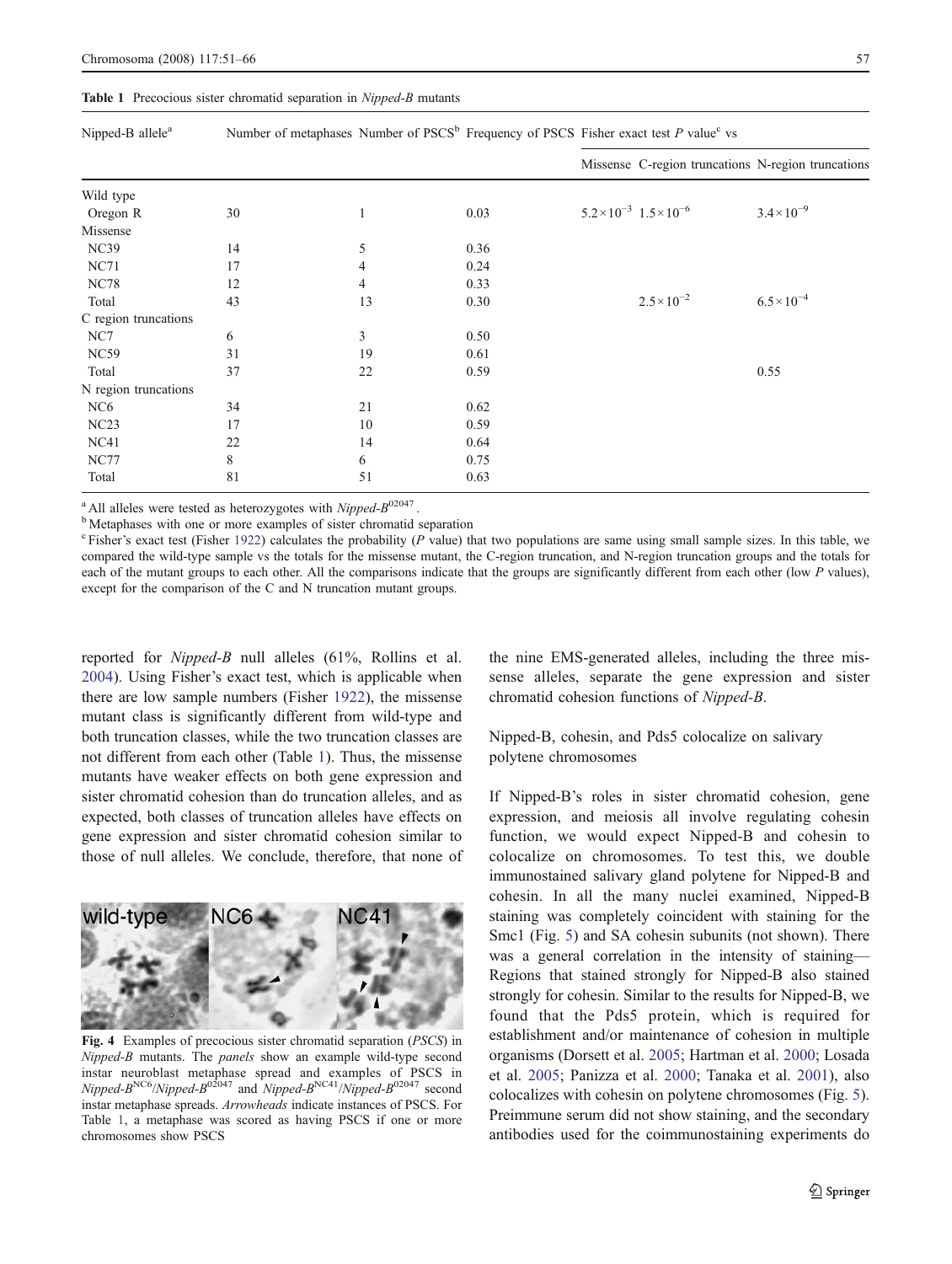<span id="page-7-0"></span>Fig. 5 Immunostaining of salivary gland polytene chromosomes for Nipped-B, Smc1, Pds5, and HP1 proteins. The upper panels show double immunostaining of Oregon R wild-type salivary gland chromosomes for Nipped-B and the Smc1 cohesin subunits. The upper left panel shows a whole nucleus, and the right shows a higher magnification view of the tip of the X chromosome from the same nucleus. The Nipped-B and Smc1 proteins colocalize, and there is a strong correlation in Nipped-B and Smc1 staining intensity. The bottom right panel shows double immunostaining of Oregon R wild-type chromosomes for Pds5 and Smc1, which also colocalize almost completely. The lower left panel shows double immunostaining for Nipped-B and HP1, which do not colocalize. The bright HP1 staining is the heterochromatic chromocenter. White scale bars in all panels indicate 5 μm



not show species cross-reactivity. Homozygous  $pds5^{e3}$  null mutant polytene chromosomes, which stain for cohesin (Dorsett et al. [2005\)](#page-14-0), do not stain for Pds5.

It has been proposed that in addition to regulation of cohesin, interactions between the NIPBL ortholog of Nipped-B with heterochromatin protein HP1 might be functionally important for Nipped-B's human ortholog (Lechner et al. [2005\)](#page-14-0). In S. pombe, interactions between the Swi6 HP1 ortholog and cohesin are important for sister chromatid cohesion (Bernard et al. [2001;](#page-13-0) Nonaka et al. [2002\)](#page-15-0). In contrast to the colocalization of Nipped-B with cohesin, however, double-immunostaining experiments indicate that Nipped-B does not colocalize with HP1 on chromosomes (Fig. 5). The brightest regions of HP1 staining, which include the chromocenter and region 31B on the left arm of chromosome 2, stain weakly if at all for

HP1, but most do not. These results indicate that significant HP1–Nipped-B interactions do not occur on chromosomes. We cannot exclude the possibility that interactions with HP1 mask the epitopes recognized by the Nipped-B antibodies, but if this is the case, we deduce that such sites would lack cohesin, given the complete colocalization of Nipped-B and cohesin. It is possible that HP1-Nipped-B interactions occur only

Nipped-B. A few bright Nipped-B bands stain weakly for

when the proteins are not associated with chromosomes. Nevertheless, the phenotypes of HP1 mutants indicate that if such interactions do occur, they are not critical for Nipped-B and cohesin function. It has been reported that polytene chromosomes appear relatively normal in HP1 [Su(var)2–5] mutants and cohesion defects do not occur in any of the several tissues examined (Fanti et al. [1998\)](#page-14-0).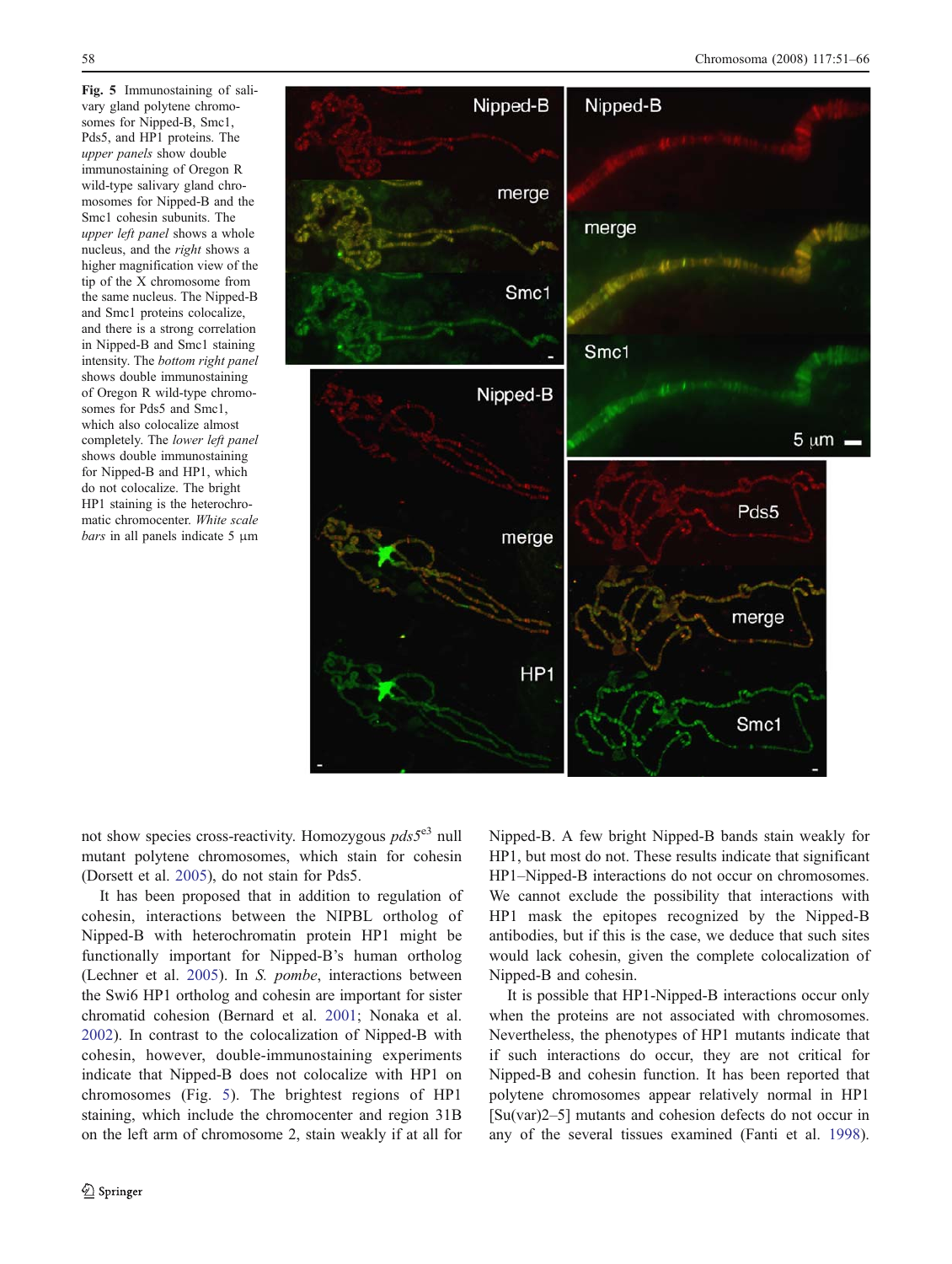<span id="page-8-0"></span>Polytene chromosomes that lack cohesin, on the other hand, show a significant change in morphology (Dorsett et al. [2005\)](#page-14-0).

Nipped-B colocalizes with cohesin and the synaptonemal complex during female meiosis

There is evidence in yeast and vertebrates that meiosisspecific forms of cohesin are involved in formation of the synaptonemal complex (SC; reviewed in Revenkova and Jessberger [2006](#page-15-0)), and the mushroom Rad9 adherin mutant starts but fails to complete SC assembly (Seitz et al. [1996](#page-15-0); Cummings et al. [2002](#page-14-0)). Rad9 mutants also show defective cohesion. Combined, these observations suggest that Nipped-B might also facilitate SC formation and/or maintenance by regulating cohesin function.

We immunostained Drosophila oocyte chromosome spreads with anti-Nipped-B, and observed that it colocalizes extensively with the Smc1 and Smc3 cohesin subunits in a thread-like pattern along the arms of meiotic chromosomes (Fig. 6). It also colocalizes with the Ord protein, which is required for meiotic cohesion in both sexes and SC maintenance in oocytes (Bickel et al. [1997;](#page-13-0) Khetani and Bickel [2007;](#page-14-0) Webber et al. [2004\)](#page-15-0), and with C(3)G, a transverse filament protein that resides within the



male meiotic chromosome spreads for Nipped-B, C(3)G, Smc1/3, Ord, and histone H3 variant, CID. The panels show that Nipped-B colocalizes extensively along the arms with the Smc1 and Smc3 cohesin subunits, the SC component C(3)G and the cohesion protein Ord. Little or no Nipped-B signal is detected at centromeric regions (arrows), as confirmed by staining for the centromerespecific histone H3 variant, CID (bottom panels)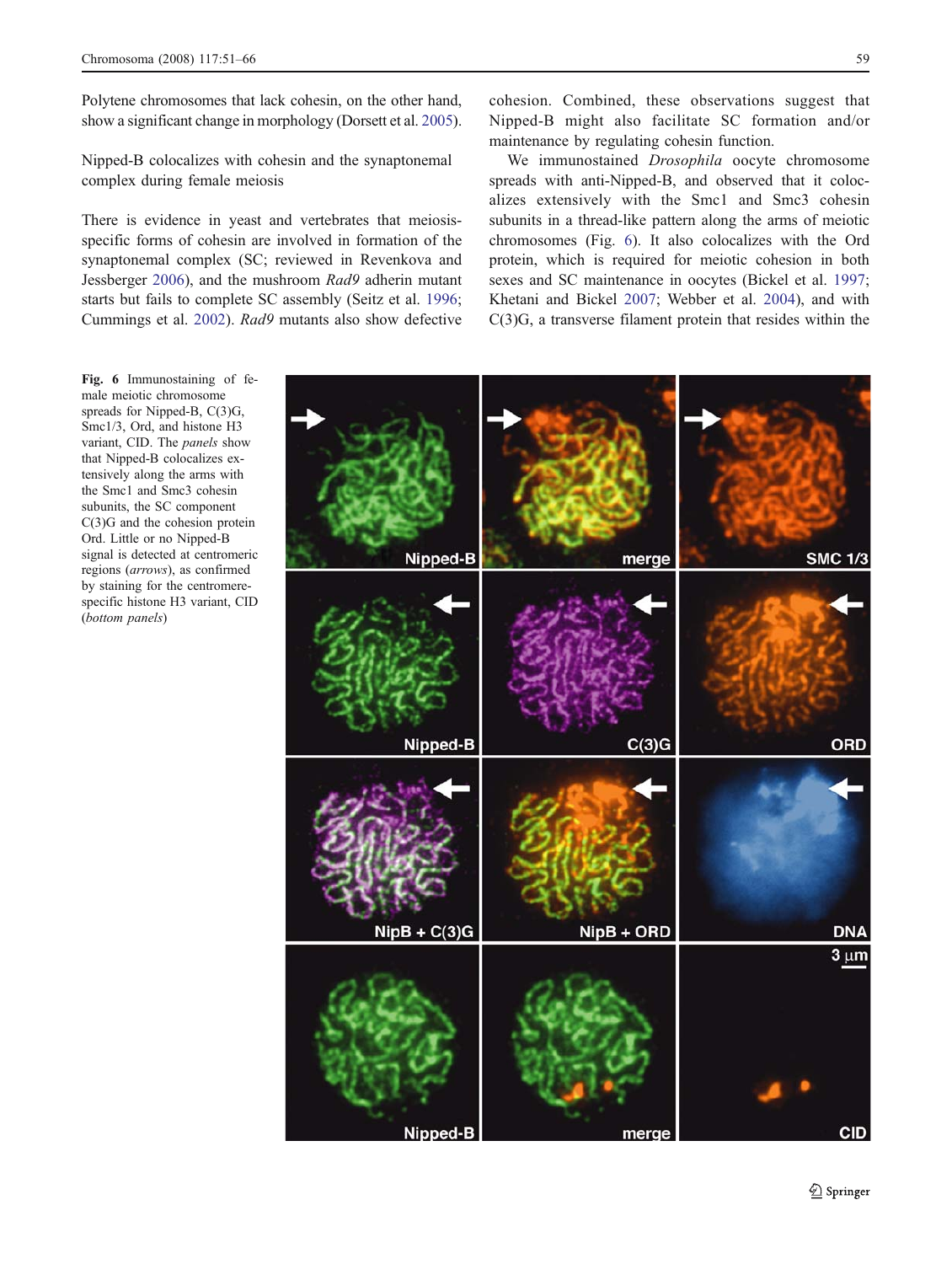central element of the SC (Anderson et al. [2005](#page-13-0)). These data argue that Nipped-B may play a direct role in regulating meiotic cohesion as well as SC structure and function.

Although Nipped-B exhibits robust localization along the arms of meiotic chromosomes, centromeric Nipped-B staining was surprisingly weak or nonexistent (Fig. [6](#page-8-0)). In contrast to Nipped-B, bright staining for the cohesion proteins Ord and Smc1/Smc3 is visible in centromeric heterochromatin, which is identified by bright diamidinophenylindole staining and immunostaining for the CID centromere-specific histone (Fig. [6](#page-8-0); Khetani and Bickel [2007;](#page-14-0) Webber et al. [2004\)](#page-15-0). These data suggest that Nipped-B may not associate strongly with meiotic centromeres and are consistent with the lack of Nipped-B signal at the centromeres of polytene chromosomes. However, we cannot rule out the possibility that the epitopes recognized by Nipped-B antibodies are masked within pericentric heterochromatin.

# Nipped-B mutations cause early chromosome core dissolution

Nipped-B homozygotes die before meiosis can be observed, but Nipped-B loss-of-function mutations have a dominant effect on meiotic chromosome morphology. Female meiosis starts at the tip of each ovariole of the ovary in the germarium, which contains four developmental regions (1, 2A, 2B, 3). Germline mitotic divisions take place in region 1, and prophase I initiates in region 2A, followed by formation of the SC. Even after the oocyte exits the germarium, the SC is normally maintained throughout pachytene until stage 6 of oogenesis.

In 108 out of the 112 ovarioles examined from  $Nipped-B$ <sup>10E</sup> heterozygotes, the thread-like C(3)G and Smc1/3 staining starts to fragment in germarial region 3 or stage 2 oocytes (Fig. [7\)](#page-10-0). Fragmentation does not occur this early in the wild type. Nipped- $B^{10E}$  is a loss-of-function allele generated by excision of the *Nipped-B*<sup>02047</sup> P element insertion, and similar defects were also observed for females heterozygous for the  $\gamma$ -ray-induced Nipped-B<sup>407</sup>, Nipped-B<sup>292.1</sup>, and  $T(2,3)$ Nipped-B<sup>359.1</sup> alleles.

Although fragmentation of cohesin chromosome cores is severe in stage 2 Nipped-B mutant oocytes, Smc1 and Smc3 proteins remain associated with meiotic centromeres (Figs. [7](#page-10-0) and [8](#page-11-0)). The bright Smc1/3 spots in the Nipped-B mutant stage 2 oocytes in Fig. [7](#page-10-0) also stain for the centromere-specific histone, CID (Fig. [8](#page-11-0)). Combined with the lack of Nipped-B staining at centromeres, retention of normal Smc1 and Smc3 staining at centromeres in Nipped-B mutants suggest that Nipped-B may not modulate the behavior of cohesin within pericentric heterochromatin.

Early SC breakdown in Nipped-B mutants does not affect meiotic chromosome segregation

In homozygous ord mutants, Smc1 and Smc3 fail to accumulate at centromeres, and the Smc1 and Smc3 threadlike staining along chromosome arms is already disrupted in germarium region 2B, which is earlier than in the heterozygous Nipped-B mutants (Khetani and Bickel [2007](#page-14-0)). The ord mutants also show elevated levels of meiotic nondisjunction (Bickel et al. [1997\)](#page-13-0). We tested if the changes in SC structure caused by heterozygous Nipped-B mutants affect chromosome segregation and found no significant meiotic nondisjunction (Table [2](#page-11-0); 0 of 1,303 total progeny from Nipped-B mutant females, 1 of 1,342 progeny from Nipped-B mutant males).

A more sensitive test also failed to detect effects on meiotic segregation in heterozygous Nipped-B mutants. Maternal transmission of the J21A minichromosome with a weak centromere is roughly half that expected for a normal chromosome (Murphy and Karpen [1995](#page-14-0)). This reduced transmission is very sensitive to changes in the dosage of genes involved in chromosome segregation (Dobie et al. [2001](#page-14-0)). For example, heterozygous wings-apart-like (wapl) mutations, which decrease mitotic chromatid separation by reducing prophase removal of cohesin from chromosome arms, decrease J21A transmission in female meiosis (Dobie et al. [2001;](#page-14-0) Gandhi et al. [2006](#page-14-0); Kueng et al. [2006](#page-14-0); Verni et al. [2000\)](#page-15-0). Females heterozygous for the parental chromosome in which the Nipped- $B^{407}$  and Nipped- $B^{292.1}$  mutations were induced (Rollins et al. [1999\)](#page-15-0) transmitted J21A at a frequency of 0.24 (348 of 1,441; Table [2\)](#page-11-0). J21A was transmitted at a frequency of 0.29 (384 of 1,315) by females heterozygous for *Nipped-B*<sup>407</sup>, and a frequency of 0.33 (493 of 1,479) by Nipped- $B^{292.1}/+$  females (Table [2\)](#page-11-0). The control and Nipped-B mutant J21A transmission frequencies all fall within the normal range (0.22 to 0.37) and are close to the wild-type average of 0.27 (Dobie et al. [2001](#page-14-0)). Thus, centromeric cohesion does not appear to be altered in heterozygous Nipped-B mutant females, and the early SC dissolution does not alter chromosome segregation during meiosis I.

Nipped-B is in complexes with the Rad21 and SA cohesin subunits

The colocalization of Nipped-B with cohesin along polytene chromosomes and meiotic chromosome cores and the effects of Nipped-B mutations on mitotic sister chromatid cohesion and meiotic chromosome core structure suggest that Nipped-B is directly involved in regulating association of cohesin with chromosomes and its organization on chromosomes. To determine if Nipped-B forms complexes with cohesin, we conducted immuno-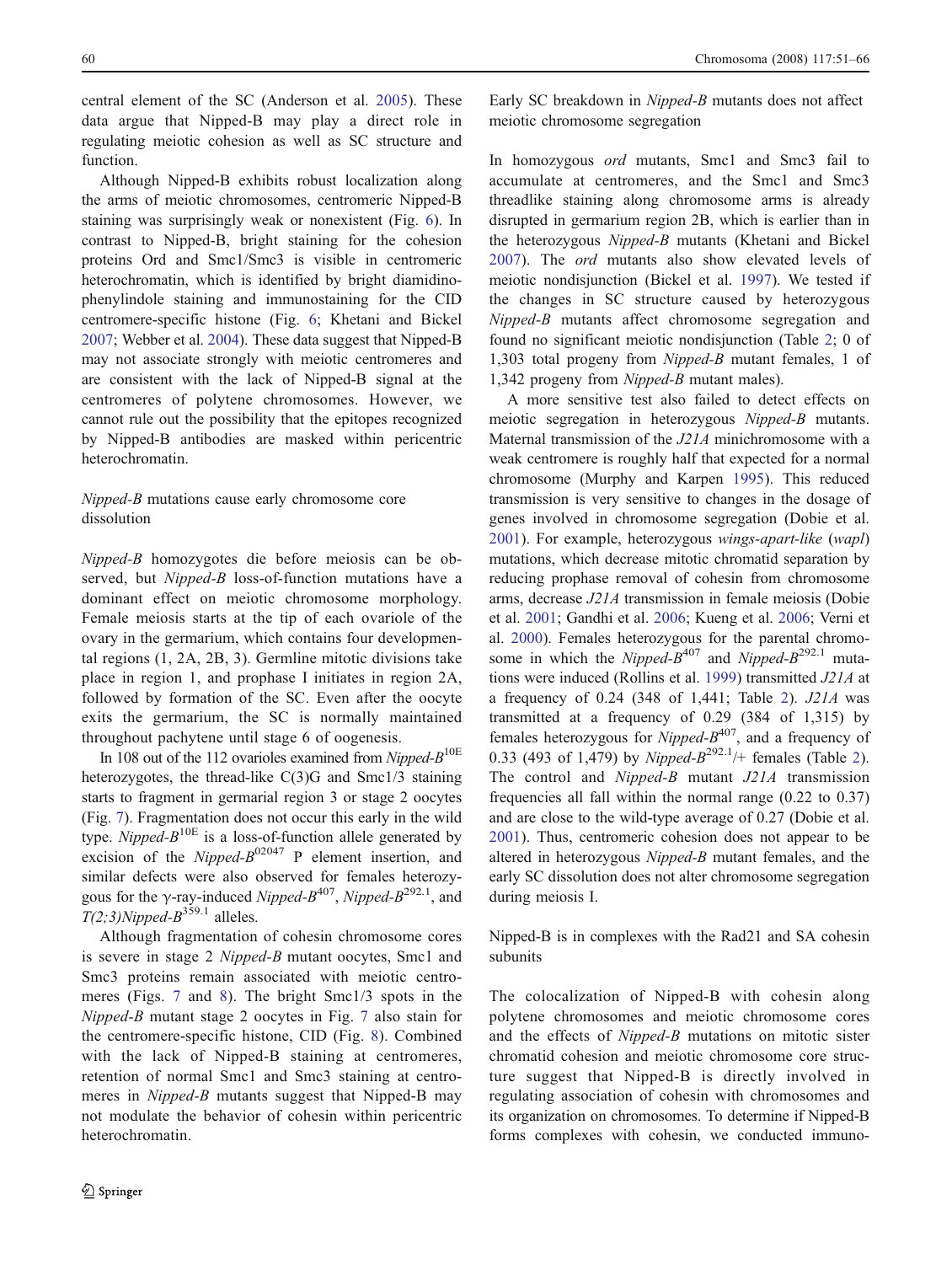<span id="page-10-0"></span>

Fig. 7 Dominant effect of the  $Nipped-B^{10E}$  mutation on chromosome cores and synaptonemal complex during female meiosis. Meiotic chromosomes at the indicated stages of meiosis and oogenesis were visualized by staining for Smc1/3 and C(3)G protein in wild-type and  $Nipped-B^{10E}$  heterozygous mutant ovarioles (whole-mount preparation). *Nipped-B*<sup>10E</sup> is a null-like allele generated by P element excision. The developmental stages (germarium regions 2A, 2B, 3, and stage 2 of oogenesis) are organized in temporal order from the top down. During wild-type prophase I, the synaptonemal complex first forms in region 2A of the germarium, becomes restricted to the oocyte by region 3, and remains stable until stage 6 of oogenesis. In heterozygous Nipped-B mutants, formation of the chromosome cores

precipitation experiments with nuclear extracts of Kccultured cells. We prepared extracts using moderate ionic strength and DNaseI digestion to release chromosomebound cohesin and maximize the probability of detecting Nipped-B–cohesin complexes.

As expected, immunoprecipitation with anti-Smc1 brings down high levels of the SA and Rad21 cohesin subunits, and precipitation with anti-SA coprecipitates high amounts of Smc1 and Rad21 (Fig. [9](#page-12-0)). In contrast, none of the cohesin subunit precipitations brought down detectable amounts of Nipped-B. Precipitation of Nipped-B, however, brought down small but detectable amounts of SA and

in region 2A appears to occur normally, but the cores fragment (lose their linear structure) in germarium region 3 to stage 2 of oogenesis, which is substantially earlier than in the wild type. Despite the early fragmentation, Smc1/3 staining is retained at the centromeres. The bright Smc1/3 spots in the stage 2 oocyte also stain for CID, a centromere-specific histone H3 variant (Fig. [8](#page-11-0)). Temporal progression of fragmentation defects was quantified in  $42$  Nipped-B<sup>10E</sup>/+ ovarioles and revealed that more than 50% of region 3 and more than 90% of stage 2 oocytes exhibit extensive fragmentation of chromosome cores. Similar results were obtained with other Nipped-B alleles (see text). The wild type never shows chromosome disintegration at these early stages

Rad21 but not Smc1 (Fig. [9](#page-12-0)). Because the amounts were small, we repeated the experiment nine times with different nuclear extracts and a different cell line (MLDmD8) and always detected SA and Rad21 but not Smc1.

A Rad21–SA subcomplex is present in Drosophila cultured cells (Vass et al. [2003](#page-15-0)), and the immunoprecipitation results thus suggest that there are small amounts of complexes that contain Nipped-B and the Rad21–SA subcomplex in nuclear extracts. These complexes likely do not contain Smc1, although we cannot rule out the possibility that the anti-Nipped-B antibodies displace the Smc1–Smc3 heterodimer from the Rad21–SA subcomplex.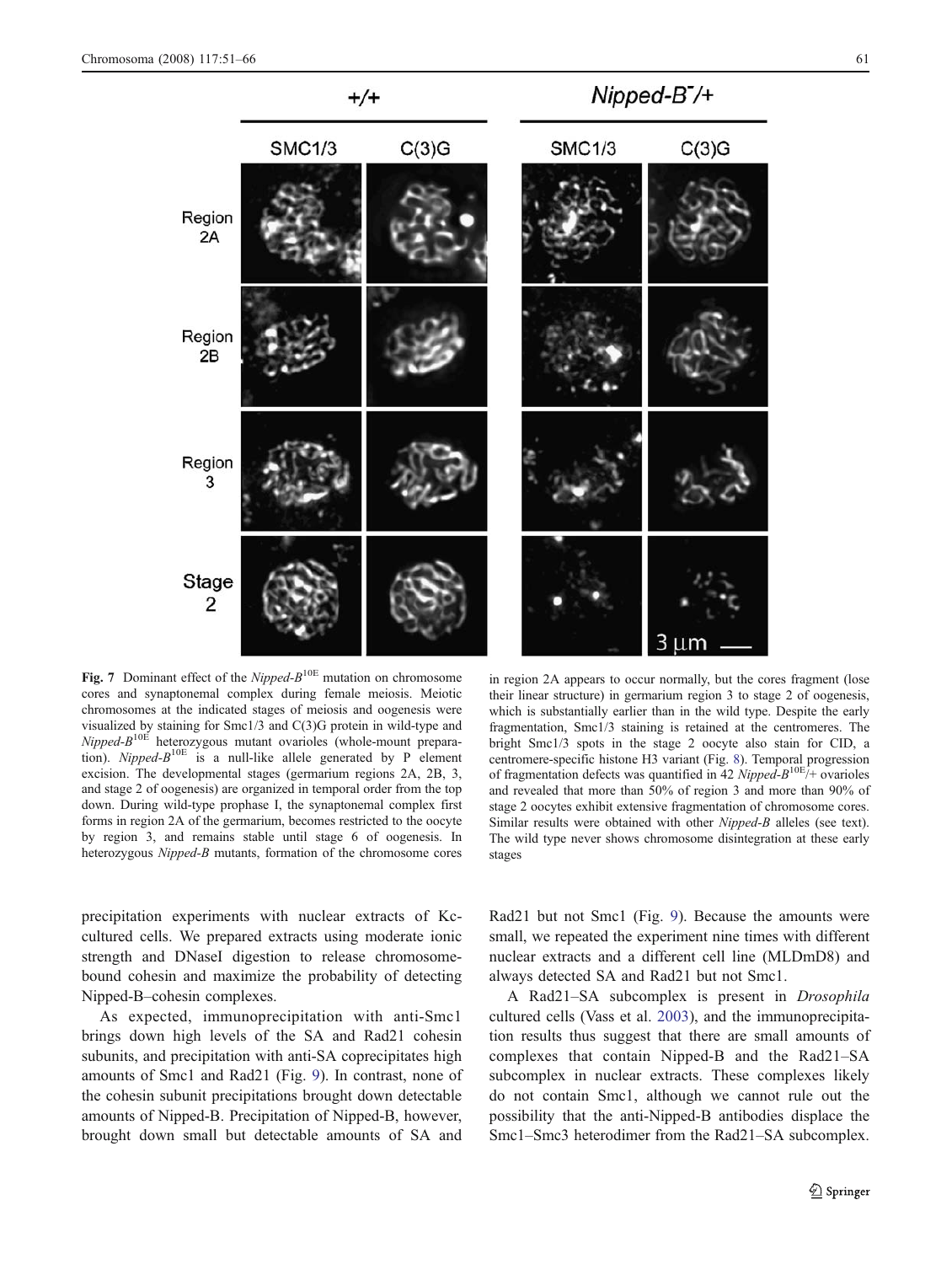<span id="page-11-0"></span>

Fig. 8 Colocalization of Smc1/3 and CID in Nipped-B mutant meiotic chromosomes. The upper panels show the staining of the same stage 2 oocyte in Fig. [7](#page-10-0) for Smc1/3 and C(3)G in color, and the lower left panel shows the staining for the CID centromere-specific histone. The lower right panel is a merge of the Smc1/3 and CID staining, showing that the bright Smc1/3 spots occur at centromeres

Even so, these results, combined with the colocalization with cohesin on somatic and meiotic chromosomes, support the idea that Nipped-B is directly involved in regulating cohesin function. The apparent lack of stable association between Nipped-B and the complete cohesin complex suggests that such interactions are either less stable and more transient than those with the Rad21–SA subcomplex or that they may be stabilized by DNA.

#### **Discussion**

In this study, we examined the functions of Drosophila Nipped-B in gene expression, mitotic sister chromatid cohesion, and meiosis. The results support the idea that Nipped-B's diverse functions in somatic and meiotic cells all involve regulation of cohesin function.

Nipped-B HEAT repeat mutations link Nipped-B's roles in gene expression and sister chromatid cohesion

Relative to null alleles, the missense Nipped- $B<sup>NC71</sup>$  and  $Nipped-B<sup>NC78</sup>$  mutations that alter HEAT repeats have weaker effects on both gene expression and sister chromatid cohesion. This agrees with prior studies suggesting that Nipped-B's role in gene expression is to regulate cohesin chromosome binding. The prior studies showed that Nipped-B facilitates activation of the cut gene by a distant transcriptional enhancer and that cohesin has an opposite effect to Nipped-B on cut expression (Rollins et al. [1999;](#page-15-0) Dorsett et al. [2005](#page-14-0); Rollins et al. [2004](#page-15-0)). They also showed that cohesin binds to cut in multiple cell types and that a unique *pds5* mutation that reduces binding of cohesin to chromosomes increases cut expression (Dorsett et al. [2005\)](#page-14-0). Combined, these findings and the genetic linkage between Nipped-B's roles in gene expression and sister chromatid cohesion reported here support the hypothesis that Nipped-B facilitates cut expression by alleviating negative effects of cohesin (Dorsett [2004,](#page-14-0) [2007](#page-14-0)). This model suggests that cohesin binding to cut inhibits expression and by maintaining a dynamic cohesin chromosome-binding equilibrium, Nipped-B facilitates cohesin removal or relocation.

Based on this model, we posit that the Nipped- $B<sup>NC71</sup>$  and  $Nipped-B<sup>NC78</sup>$  missense mutations in the HEAT repeats are

Table 2 Meiotic chromosome segregation in heterozygous Nipped-B mutants

| Parent                                                                  | $N^{\rm a}$ | Nondisjunction <sup>b</sup> | $J21A$ transmission <sup>c</sup> |
|-------------------------------------------------------------------------|-------------|-----------------------------|----------------------------------|
| $\mathcal{Q}$ Nipped-B <sup>407</sup> /+                                | 636         | 0                           | na <sup>d</sup>                  |
| $\mathcal{Q}$ Nipped-B <sup>292.1</sup> /+                              | 667         | 0                           | na                               |
| $\textcircled{1}$ Nipped-B <sup>407</sup> /+                            | 635         | $\theta$                    | na                               |
| $\textcircled{}^{\wedge}$ Nipped-B <sup>10E</sup> /+                    | 431         | 0.0023                      | na                               |
| $\textcircled{1}$ Nipped-B <sup>292.1</sup> /+                          | 150         | $\theta$                    | na                               |
| $\textcircled{}$ Nipped-B <sup>359.1</sup> /+                           | 126         | $\Omega$                    | na                               |
| $\varphi$ Nipped-B <sup>+</sup> /+; $ry^{506}$ ; J21A, $ry^{+}$         | 1441        | na                          | $0.24 \pm 0.03^e$                |
| $\mathcal{Q}$ Nipped-B <sup>407</sup> /+; $ry^{506}$ ; J21A, $ry^{+}$   | 1315        | na                          | $0.29 \pm 0.03$                  |
| $\mathcal{Q}$ Nipped-B <sup>292.1</sup> /+; $ry^{506}$ ; J21A, $ry^{+}$ | 1479        | na                          | $0.33 \pm 0.03$                  |

<sup>a</sup> Number of progeny scored

<sup>b</sup> Frequency of exceptional progeny; see text for assay

<sup>c</sup> Frequency of J21A presence in female progeny; see text for assay. The female parents in the seventh row were heterozygous for the parental chromosome (Nipped-B<sup>+</sup>) used to generate the Nipped-B<sup>407</sup> and Nipped-B<sup>292.1</sup> mutations (Rollins et al. [1999\)](#page-15-0). <sup>d</sup> not applicable

<sup>e</sup> 95% confidence interval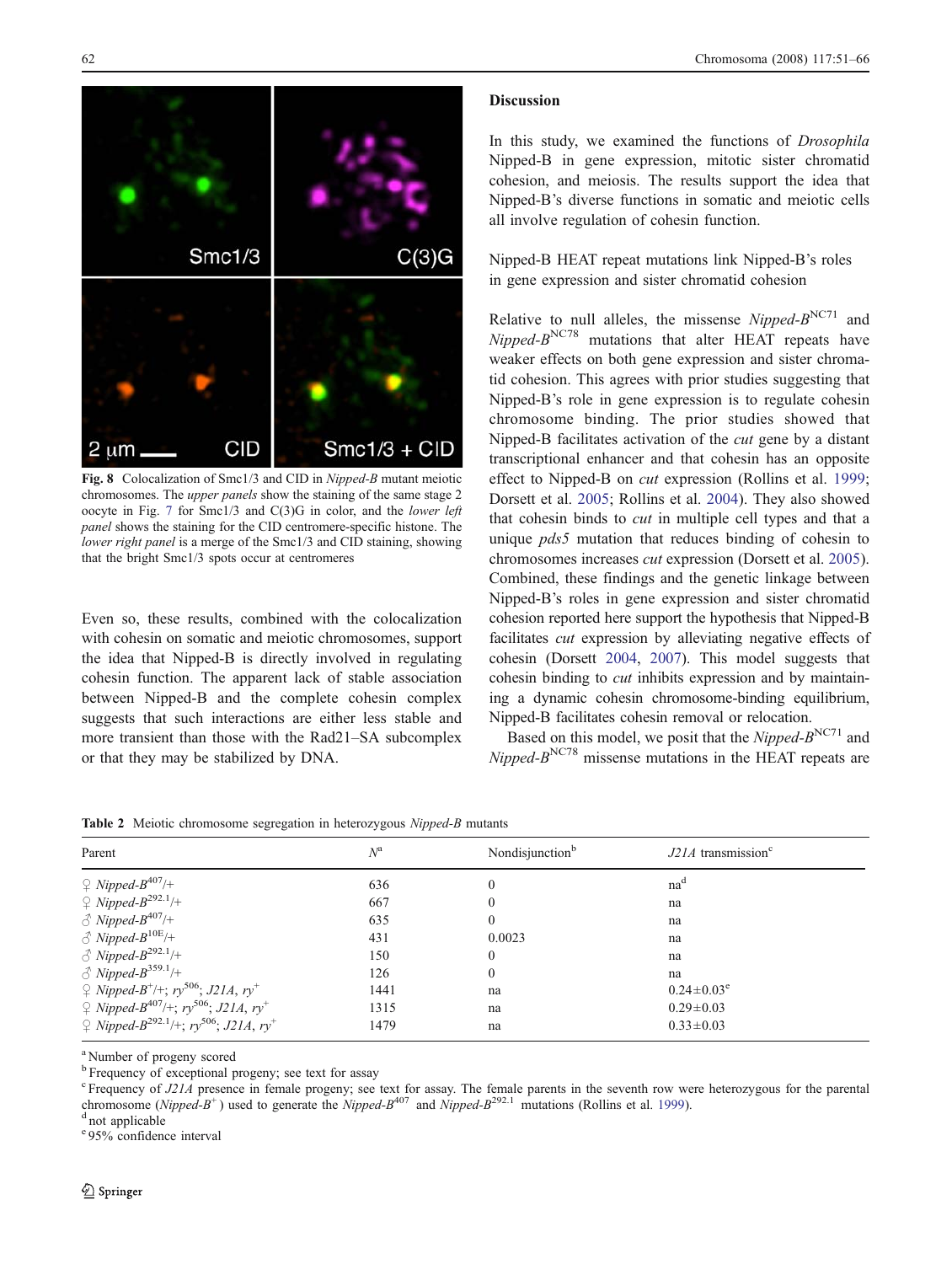<span id="page-12-0"></span>

Fig. 9 Immunoprecipitation of cohesin subunits and Nipped-B from Kc cell nuclear extracts. The serum used for precipitation is indicated above each Western blot. For each blot, pre indicates a preimmune serum control precipitation, *imm* indicates immune serum precipitation, and extract is a control lane containing input nuclear extract. The left panels show that precipitation with anti-SA or anti-Smc1 precipitates significant amounts of other cohesin subunits. We were unable to detect Nipped-B or Pds5 in these precipitates in multiple experiments. The *panels on the right* show that precipitation of Nipped-B coprecipitates small amounts of Rad21 and SA. In all nine repeated Nipped-B immunoprecipitation experiments with different extract preparations, we detected Rad21 and SA but were unable to detect Smc1. The rabbit anti-Nipped-B in these experiments precipitates all Nipped-B from the extract (Supplementary Fig. 1). In some experiments, such as those on the right, we detected multiple forms of Rad21 or SA but do not know if these represent protein modifications or partial proteolysis

hypomorphic and reduce but do not abolish the ability of Nipped-B to control cohesin binding to chromosomes. In this scenario, the homozygous HEAT repeat mutants show milder cohesion defects than null alleles because loading of cohesin onto chromosomes is only partially reduced, and the heterozygous mutants have weaker effects on gene expression because they only slightly alter the cohesin chromosome-binding equilibrium.

The Nipped- $B$ <sup>NC71</sup> and Nipped- $B$ <sup>NC78</sup> missense mutations provide the first evidence that some of the HEAT repeats are important for gene expression and sister chromatid cohesion, and they also link Nipped-B's role in gene expression to the function of NIPBL and cohesin in human development. There are CdLS-causing missense mutations in all seven HEAT repeats of NIPBL, and  $Nipped-B<sup>NC71</sup>$  and  $Nipped-B<sup>NC78</sup>$  affect HEAT repeats 2 and 3, respectively (Gillis et al. [2004;](#page-14-0) Miyake et al. [2005](#page-14-0); Deardorff and Krantz, personal communication). Indeed,  $Nipped-B<sup>NC71</sup>$  and  $Nipped-B<sup>NC78</sup>$  both affect conserved residues adjacent or very close to conserved residues affected by CdLS-causing mutations, and thus the CdLS mutations are likely to have dominant effects on gene expression similar to Nipped- $B$ <sup>NC71</sup> and Nipped- $B$ <sup>NC78</sup>. The structural similarity between Nipped- $B$ <sup>NC71</sup> and Nipped- $B$ <sup>NC78</sup>

and the NIPBL mutations provides a link to cohesin in human development because like the NIPBL HEAT repeat mutations, missense mutations in the Smc1 and Smc3 cohesin subunits also cause CdLS (Deardorff et al. [2007;](#page-14-0) Musio et al. [2006\)](#page-15-0).

Does Nipped-B directly regulate cohesin function?

The functional connections between cohesin and the Nipped-B protein family in sister chromatid cohesion, gene expression, and development that have been revealed genetically likely reflect direct regulation of cohesin function by Nipped-B. This is supported by the finding that Nipped-B colocalizes with cohesin on polytene and meiotic chromosomes and the presence of soluble complexes containing Nipped-B and the Rad21 and SA cohesin subunits in cell nuclear extracts. We do not know why soluble complexes containing Nipped-B and whole cohesin were not detected, but it is possible that the antibodies used for immunoprecipitation disrupt these interactions, that the epitopes are masked in such complexes, that such interactions are transitory, or that they are stable only when Nipped-B and cohesin are both bound to DNA.

In S. cerevisiae, cohesin does not colocalize with the Scc2 ortholog of Nipped-B on chromosomes (Lengronne et al. [2004\)](#page-14-0). Nevertheless, purification of yeast Scc2–Scc4 complex brings along small amounts of cohesin subunits, and thus it has also been proposed that the Scc2–Scc4 complex also directly regulates binding of cohesin to chromosomes (Arumugam et al. [2003](#page-13-0)). It is suggested that cohesin loads at Scc2-binding sites and translocates away (Lengronne et al. [2004](#page-14-0)). In contrast, chromatin immunoprecipitation experiments using cultured Drosophila cells reveals that Nipped-B colocalizes with cohesin in the entire nonrepetitive genome, confirming that their colocalization is not unique to polytene and meiotic chromosomes (Misulovin et al., submitted for publication). Thus, the separate localization of the Nipped-B/Scc2 cohesin loader and cohesin may be unique to yeast chromosomes.

Does Nipped-B regulate cohesin function at centromeres?

Our results raise the possibility that Nipped-B is not critical for the function of cohesin at centromeres. Cohesin binds densely to pericentric heterochromatin, and cohesin at centromeres is protected in both mitotic and meiotic cells by a member of the Shugoshin/Mei-S332 protein family (Kitajima et al. [2004](#page-14-0); McGuinness et al. [2005;](#page-14-0) Salic et al. [2004](#page-15-0); Tang et al. [1998](#page-15-0), [2004](#page-15-0)). Although Nipped-B completely colocalizes with Smc1 and Smc3 along meiotic chromosome cores, we did not see Nipped-B staining around the centromeres, where cohesin staining is the strongest. We also did also not detect significant staining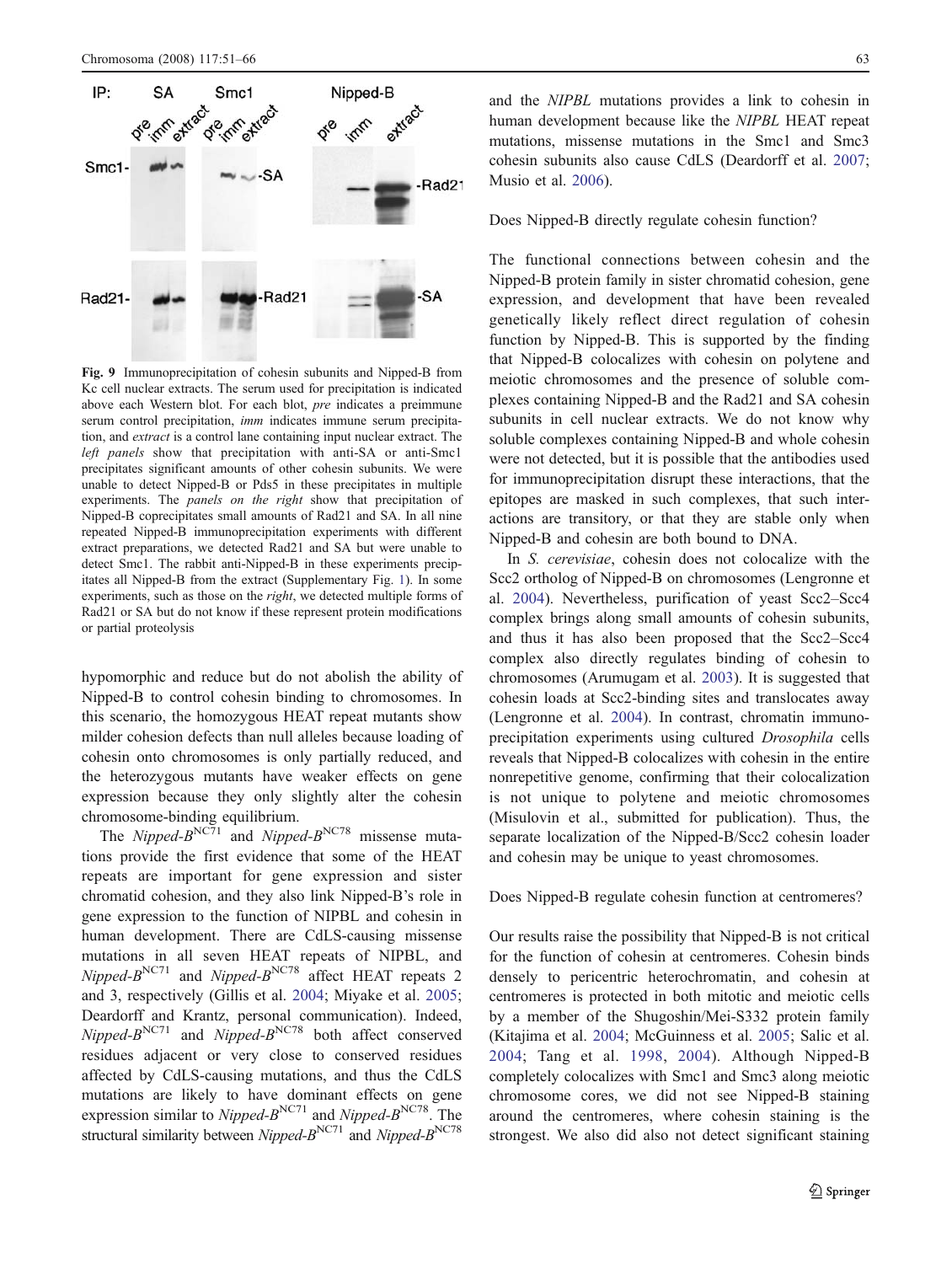<span id="page-13-0"></span>for Nipped-B at the centromeres of polytene chromosomes, but this might be explained by the under-replication of pericentric heterochromatin in these cells. Consistent with this idea, we also did not see strong cohesin staining at polytene centromeres. Nipped-B, however, also does not colocalize with the HP1 heterochromatin protein, whose Swi6 ortholog in S. *pombe* is required for cohesion and interacts with cohesin (Bernard et al. 2001; Nonaka et al. [2002\)](#page-15-0), at positions that are not under-replicated. In cultured Drosophila cells, Rad21 and SA persist at the centromeres until the metaphase–anaphase transition (Valdeolmillos et al. [2004;](#page-15-0) Warren et al. [2000\)](#page-15-0). We have immunostained metaphase chromosome spreads from Kc cells and can see Smc1 and SA that colocalizes with the CID centromerespecific histone at centromeres but have not been able to detect Nipped-B (Gause and Dorsett, unpublished). In this case, however, given the relatively weak signals, lack of staining elsewhere in the same nucleus, and the different fixation conditions needed to get good chromosome morphology, it is difficult to rule out the possibility that we cannot detect Nipped-B because of insufficient sensitivity.

Although the lack of pericentric Nipped-B staining in meiotic chromosomes might be caused by epitope masking, other evidence indicates that Nipped-B function is also not critical at meiotic centromeres. In particular, the retention of Smc1 and Smc3 protein at the meiotic chromosome centromeres in heterozygous Nipped-B mutants and the normal meiotic transmission of the J21A minichromosome with a weak centromere indicate that centromeric cohesion is not altered, although the chromosome cores disintegrate early when the dosage of Nipped-B protein is reduced. This contrasts sharply with the chromosome nondisjunction and lack of cohesin binding to the meiotic centromeres in *ord* mutants (Khetani and Bickel [2007](#page-14-0)). Thus, the evidence suggests that either Nipped-B does not play a critical role in the function of cohesin at meiotic centromeres or that its role at centromeres is not as dosage sensitive as its function along the chromosome cores. Given the lack of Nipped-B staining, the colocalization of Ord and cohesin, and the lack of cohesin at centromeres in ord mutants, it is possible that Ord functionally substitutes for Nipped-B at meiotic centromeres.

#### Roles of Nipped-B in meiosis

Our data provide evidence for a functional link between the Nipped-B protein family and cohesin in meiosis. The C. coprinus Rad9 hypomorphic mutant, in addition to having meiotic cohesion defects, fails to complete SC formation, indicating that the Nipped-B family is involved in SC assembly (Cummings et al. [2002](#page-14-0); Seitz et al. [1996](#page-15-0)). The findings that Nipped-B colocalizes with cohesin subunits along meiotic chromosome cores and that cores disassemble prematurely when Nipped-B dosage is reduced indicates that the Nipped-B family is also involved in the maintenance of SC structure.

The Nipped-B family functions in SC assembly and maintenance are both likely to involve cohesin. Cohesin colocalizes with SC proteins and is involved in homolog pairing, SC formation, and SC structure in diverse organisms (Bannister et al. 2004; Chan et al. [2003;](#page-14-0) Eijpe et al. [2000](#page-14-0); Khetani and Bickel [2007](#page-14-0); Klein et al. [1999;](#page-14-0) Pasierbek et al. [2001,](#page-15-0) [2003;](#page-15-0) Revenkova et al. [2004;](#page-15-0) Xu et al. [2005](#page-15-0)). The C(2)M protein, which contains kleisin motifs similar to those in Rad21 and which interacts with Smc3, is needed for SC formation and the coalescence of Smc1 and Smc3 into chromosome cores (Heidmann et al. [2004](#page-14-0); Khetani and Bickel [2007](#page-14-0); Manheim and McKim [2003](#page-14-0)). C(2)M, however, is not required for binding of the Smc1 and Smc3 cohesin subunits to either centromeres or chromosome arms (Khetani and Bickel [2007](#page-14-0)). Taken together, these data suggest a model in which Nipped-B and C(2)M collaborate in formation of the cohesin chromosome cores and that Nipped-B and Ord then cooperate to maintain this structure. Thus, the Nipped-B protein family plays a role beyond simply loading cohesin onto chromosomes and is involved directly in regulating the higher-order meiosis-specific organization of cohesin.

Acknowledgements The authors thank Steve Myster and Mark Peifer for the EMS-generated Nipped-B mutants, Scott Hawley for C(3)G antibodies, and Gary Karpen for the J21A fly stocks. We also thank Patrick Morcillo for advice on statistical analysis and Ian Krantz and Matt Deardorff for information on human NIPBL mutations. This work was supported by NIH Grants R01 GM055683 (D.D.), R01 GM059354 (S.E.B.); P01 HD058260 (D.D., Project III Director), and March of Dimes FY05-103 (D.D.).

#### References

- Anderson LK, Royer SM, Page SL, McKim KS, Lai A, Lilly MA, Hawley RS (2005) Juxtaposition of C(2)M and the transverse filament protein C(3)G within the central region of Drosophila synaptonemal complex. Proc Natl Acad Sci USA 102:4482–4487
- Arumugam P, Gruber S, Tanaka K, Haering CH, Mechtler K, Nasmyth K (2003) ATP hydrolysis is required for cohesin's association with chromosomes. Curr Biol 13:1941-1953
- Bannister LA, Reinholdt LG, Munroe RJ, Schimenti JC (2004) Positional cloning and characterization of mouse mei8, a disrupted allele of the meiotic cohesin Rec8. Genesis 40:184–194
- Bernard P, Maure JF, Partridge JF, Genier S, Javerzat JP, Allshire RC (2001) Requirement of heterochromatin for cohesion at centromeres. Science 294:2539–2542
- Bernard P, Drogat J, Maure JF, Dheur S, Vaur S, Genier S, Javerzat JP (2006) A screen for cohesion mutants uncovers Ssl3, the fission yeast counterpart of the cohesin loading factor Scc4. Curr Biol 16:875–881
- Bickel SE, Wyman DW, Orr-Weaver TL (1997) Mutational analysis of the Drosophila sister-chromatid cohesion protein ORD and its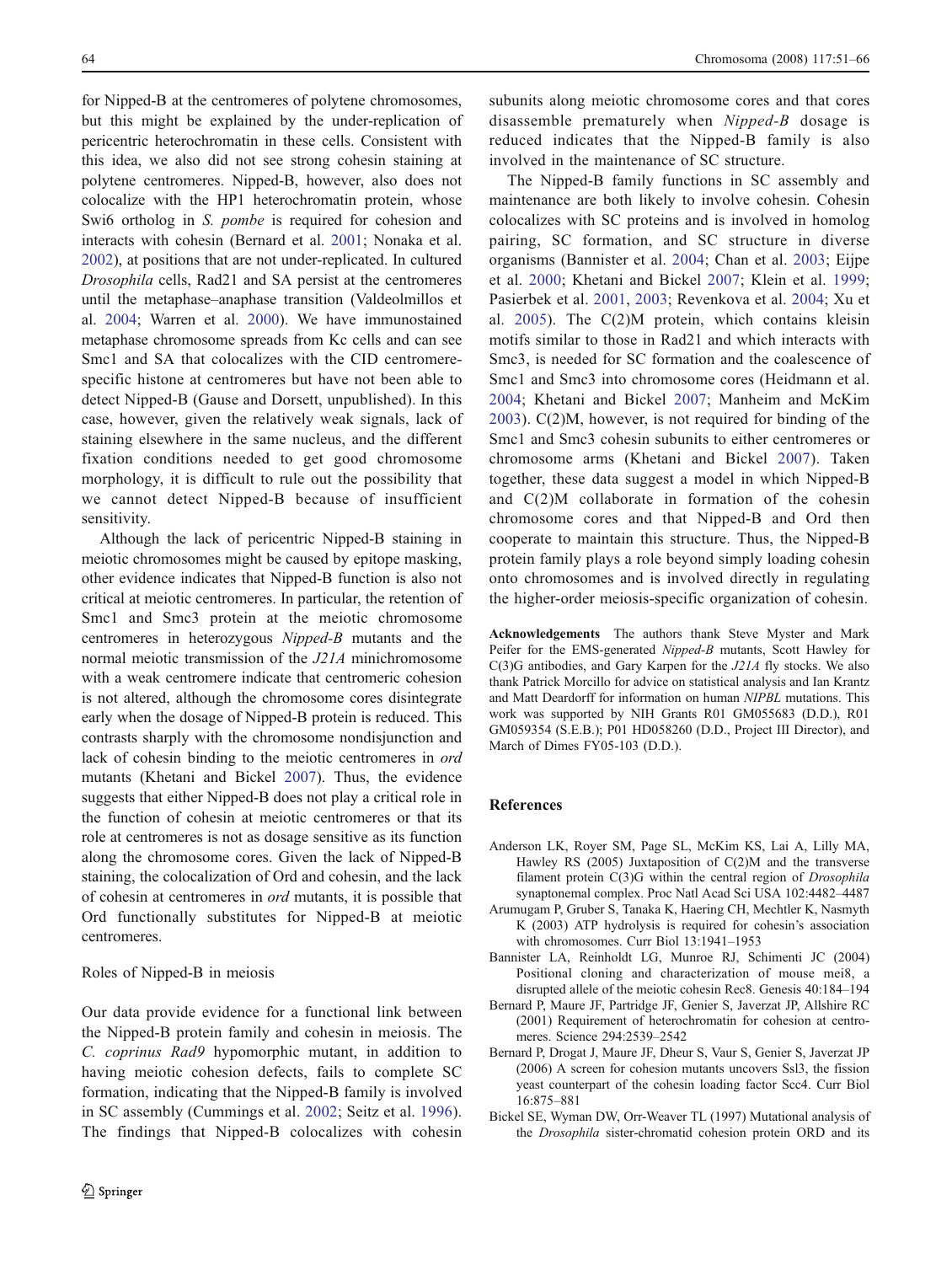<span id="page-14-0"></span>role in the maintenance of centromeric cohesion. Genetics 146:1319–1331

- Chan RC, Chan A, Jeon M, Wu TF, Pasqualone D, Rougvie AE, Meyer BJ (2003) Chromosome cohesion is regulated by a clock gene paralogue TIM-1. Nature 423:1002–1009
- Chang CR, Wu CS, Hom Y, Gartenberg MR (2005) Targeting of cohesin by transcriptionally silent chromatin. Genes Dev 19:3031–3042
- Ciosk R, Shirayama M, Shevchenko A, Tanaka T, Toth A, Shevchenko A, Nasmyth K (2000) Cohesin's binding to chromosomes depends on a separate complex consisting of Scc2 and Scc4 proteins. Mol Cell 5:243–254
- Cummings WJ, Merino ST, Young KG, Li L, Johnson CW, Sierra EA, Zolan ME (2002) The Coprinus cinereus adherin Rad9 functions in Mre11-dependent DNA repair, meiotic sister-chromatid cohesion, and meiotic homolog pairing. Proc Natl Acad Sci USA 99:14958– 14963
- Deardorff MA, Kaur M, Yaeger D, Rampuria A, Korolev S, Pie J, Gil-Rodriguez C, Arnedo M, Loeys B, Kline AD, Wilson M, Lillquist K, Siu V, Ramos FJ, Musio A, Jackson LS, Dorsett D, Krantz ID (2007) Mutations in cohesin complex members Smc3 and Smc1A cause a mild variant of Cornelia de Lange syndrome with predominant mental retardation. Am J Hum Genet 80:485–494
- Dobie KW, Kennedy CD, Velasco VM, McGrath TL, Weko J, Patterson RW, Karpen GH (2001) Identification of chromosome inheritance modifiers in Drosophila melanogaster. Genetics 157:1623–1637
- Dorsett D (2004) Adherin: key to the cohesin ring and cornelia de Lange syndrome. Curr Biol 14:R834–R836
- Dorsett D (2007) Roles of the sister chromatid cohesion apparatus in gene expression, development, and human syndromes. Chromosoma  $116:1-13$
- Dorsett D, Eissenberg JC, Misulovin Z, Martens A, Redding B, McKim K (2005) Effects of sister chromatid cohesion proteins on cut gene expression during wing development in Drosophila. Development 132:4743–4753
- Eijpe M, Heyting C, Gross B, Jessberger R (2000) Association of mammalian SMC1 and SMC3 proteins with meiotic chromosomes and synaptonemal complexes. J Cell Sci 113:673–682
- Fanti L, Giovinazzo G, Berloco M, Pimpinelli S (1998) The heterochromatin protein 1 prevents telomere fusions in Drosophila. Mol Cell 2:527–538
- Fisher RA (1922) On the interpretation of  $\chi^2$  from contingency tables, and the calculation of P. J R Stat Soc 85:87–94
- Furuya K, Takahashi K, Yanagida M (1998) Faithful anaphase is ensured by Mis4, a sister chromatid cohesion molecule required in S phase and not destroyed in G1 phase. Genes Dev 12:3408–3418
- Gause M, Morcillo P, Dorsett D (2001) Insulation of enhancerpromoter communication by a gypsy transposon insert in the Drosophila cut gene: cooperation between suppressor of hairywing and modifier of mdg4 proteins. Mol Cell Biol 21:4807– 4817
- Gandhi R, Gillespie PJ, Hirano T (2006) Human Wapl is a cohesinbinding protein that promotes sister-chromatid resolution in mitotic prophase. Curr Biol 16:2406–2417
- Gillespie PJ, Hirano T (2004) Scc2 couples replication licensing to sister chromatid cohesion in Xenopus egg extracts. Curr Biol 14:1598–1603
- Gillis LA, McCallum J, Kaur M, DeScipio C, Yaeger D, Mariani A, Kline AD, Li HH, Devoto M, Jackson LG, Krantz ID (2004) NIPBL mutational analysis in 120 individuals with Cornelia de Lange syndrome and evaluation of genotype-phenotype correlations. Am J Hum Genet 75:610–623
- Hagstrom KA, Meyer BJ (2003) Condensin and cohesin: more than chromosome compactor and glue. Nat Rev Genet 4:520– 534
- Hartman T, Stead K, Koshland D, Guacci V (2000) Pds5p is an essential chromosomal protein required for both sister chromatid cohesin and condensation in Saccharomyces cerevisiae. J Cell Biol 151:613–626
- Heidmann D, Horn S, Heidmann S, Schleiffer A, Nasmyth K, Lehner CF (2004) The Drosophila meiotic kleisin C(2)M functions before the meiotic divisions. Chromosoma 113:177–187
- Hirano T (2006) At the heart of the chromosome: SMC proteins in action. Nat Rev Mol Cell Biol 7:311–322
- Huang CE, Milutinovich M, Koshland D (2005) Rings, bracelet or snaps: fashionable alternatives for Smc complexes. Phil Trans R Soc Lond B Biol Sci 360:537–542
- Khetani RS, Bickel SE (2007) Regulation of meiotic cohesion and chromosome core morphogenesis during pachytene in Drosophila oocytes. J Cell Sci 120:3123–3137
- Kitajima TS, Kawashima SA, Watanabe Y (2004) The conserved kinetochore protein shugoshin protects centromeric cohesion during meiosis. Nature 427:510–517
- Klein F, Mahr P, Galova M, Buonomo SB, Michaelis C, Nairz K, Nasmyth K (1999) A central role for cohesins in sister chromatid cohesion, formation of axial elements, and recombination during yeast meiosis. Cell 98:91–103
- Krantz ID, McCallum J, DeScipio C, Kaur M, Gillis LA, Yaeger D, Jukofsky L, Wasserman N, Bottani A, Morris CA, Nowaczyk MJ, Toriello H, Bamshad MJ, Carey JC, Rappaport E, Kawauchi S, Lander AD, Calof AL, Li HH, Devoto M, Jackson LG (2004) Cornelia de Lange syndrome is caused by mutations in NIPBL, the human homolog of Drosophila melanogaster Nipped-B. Nat Genet 36:631–635
- Kueng S, Hegemann B, Peters BH, Lipp JJ, Schleiffer A, Mechtler K, Peters JM (2006) Wapl controls the dynamic association of cohesin with chromatin. Cell 127:955–967
- Lechner MS, Schultz DC, Negorev D, Maul GG, Rauscher FJ 3rd (2005) The mammalian heterochromatin protein 1 binds diverse nuclear proteins through a common motif that targets the chromoshadow domain. Biochem Biophys Res Commun 331:929–937
- Lengronne A, Katou Y, Mori S, Yokobayashi S, Kelly GP, Itoh T, Watanabe Y, Shirahige K, Uhlmann F (2004) Cohesin relocation from sites of chromosomal loading to places of convergent transcription. Nature 430:573–578
- Losada A (2007) Cohesin regulation: fashionable ways to wear a ring. Chromosoma 116:321–329
- Losada A, Yokochi T, Hirano T (2005) Functional contribution of Pds5 to cohesin-mediated cohesion in human cells and Xenopus egg extracts. J Cell Sci 118:2133–2141
- Manheim EA, McKim KS (2003) The synaptonemal complex component C(2)M regulates meiotic crossing over in Drosophila. Curr Biol 13:276–285
- McGuinness BE, Hirota T, Kudo NR, Peters JM, Nasmyth K (2005) Shugoshin prevents dissociation of cohesin from centromeres during mitosis in vertebrate cells. PLoS Biol 3:e86
- Michaelis C, Ciosk R, Nasmyth K (1997) Cohesins: chromosomal proteins that prevent premature separation of sister chromatids. Cell 91:35–45
- Miyake N, Visser R, Kinoshita A, Yoshiura K, Niikawa N, Kondoh T, Matsumoto N, Harada N, Okamoto N, Sonoda T, Naritomi K, Kaname T, Chinen Y, Tonoki H, Kurosawa K (2005) Four novel NIPBL mutations in Japanese patients with Cornelia de Lange syndrome. Am J Med Genet A 135:103–105
- Morcillo P, Rosen C, Dorsett D (1996) Genes regulating the remote wing margin enhancer in the Drosophila cut locus. Genetics 144:1143–1154
- Murphy TD, Karpen GH (1995) Interactions between the  $nod<sup>+</sup>$  kinesinlike gene and extracentromeric sequences are required for transmission of a Drosophila minichromosome. Cell 81:139–148